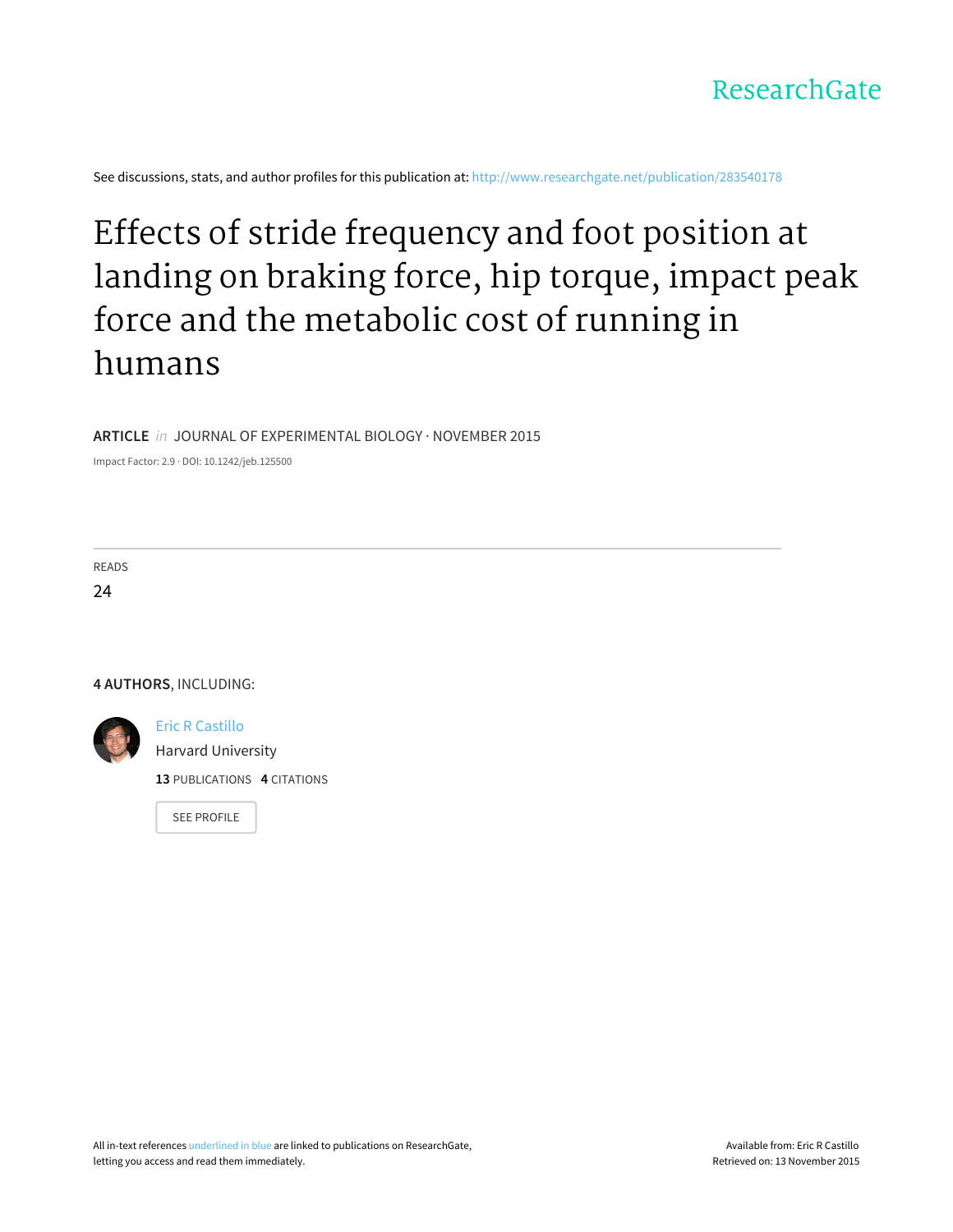# RESEARCH ARTICLE



# Effects of stride frequency and foot position at landing on braking force, hip torque, impact peak force and the metabolic cost of running in humans

Daniel E. Lieberman\*, Anna G. Warrener, Justin Wang and Eric R. Castillo

# ABSTRACT

Endurance runners are often advised to use 90 strides  $min^{-1}$ , but how optimal is this stride frequency and why? Endurance runners are also often advised to maintain short strides and avoid landing with the feet too far in front of their hips or knees (colloquially termed 'overstriding'), but how do different kinematic strategies for varying stride length at the same stride frequency affect economy and impact peaks? Linear mixed models were used to analyze repeated measures of stride frequency, the anteroposterior position of the foot at landing,  $\dot{\mathsf{V}}_{\text{O}_2}$ , lower extremity kinematics and vertical ground reaction forces in 14 runners who varied substantially in height and body mass and who were asked to run at 75, 80, 85, 90 and 95 strides min $^{-1}$  at 3.0 m s $^{-1}\!.$ For every increase of 5 strides min−<sup>1</sup> , maximum hip flexor moments in the sagittal plane increased by 5.8% (P<0.0001), and the position of the foot at landing relative to the hip decreased by  $5.9\%$  ( $P=0.003$ ). Higher magnitudes of posteriorly directed braking forces were associated with increases in foot landing position relative to the hip  $(P=0.0005)$  but not the knee  $(P=0.54)$ ; increases in foot landing position relative to the knee were associated with higher magnitudes  $(P<0.0001)$  and rates of loading  $(P=0.07)$  of the vertical ground reaction force impact peak. Finally, the mean metabolically optimal stride frequency was 84.8±3.6 strides min<sup>-1</sup>, with 50.4% of the variance explained by the trade-off between minimizing braking forces versus maximum hip flexor moments during swing. The results suggest that runners may benefit from a stride frequency of approximately 85 strides min−<sup>1</sup> and by landing at the end of swing phase with a relatively vertical tibia.

KEY WORDS: Endurance runners, Stride rate, Stride length, Overstride, Kinematics, Running economy

## INTRODUCTION

As speed is the product of stride frequency (SF) and stride length (SL), a wide range of SF and SL combinations are possible for a given speed. However, within the endurance running speed range of humans, many experienced runners use a restricted SF range and alter speed primarily by changing SL, regardless of body mass  $(M<sub>b</sub>)$ and lower extremity length. [Cavanagh and Kram \(1989\)](#page-9-0) found that runners at 3.15 m s<sup>-1</sup> compared with 4.12 m s<sup>-1</sup> increased SL by 26% but increased SF by only 4% from 83 to 86 strides min−<sup>1</sup> . Similar results were reported by [Weyand et al. \(2000\),](#page-9-0) who observed no significant change in SF among a sample of 29 runners as they doubled their speed from 2 to  $4 \text{ m s}^{-1}$ , and only about a 20%

Department of Human Evolutionary Biology, Harvard University, Cambridge, MA 02138, USA.

\*Author for correspondence [\(danlieb@fas.harvard.edu](mailto:danlieb@fas.harvard.edu))

increase in SF up to 8 m  $s^{-1}$ , above which increases in speed were primarily a function of SF rather than SL. According to [Daniels](#page-9-0) [\(2005\)](#page-9-0), Olympic marathon runners run at an approximately 10% slower pace than 5000 m runners but with nearly identical SFs of 91–93 strides min−<sup>1</sup> . Further, as elite runners fatigue over long distances, their speed decreases primarily from a reduction in SL rather than SF ([Buckalew et al., 1985; Hunter and Smith, 2007\)](#page-9-0). Despite these observations, there is considerable inter-individual variation in preferred SF, and for unknown reasons not all studies have shown such constant SFs over a range of speeds. [Tokmakidis](#page-9-0) [et al. \(1989\)](#page-9-0) found a 15% increase in SF as speed increased from 3 to 6ms−<sup>1</sup> in a sample of nine competitive runners, and [Elliott and](#page-9-0) [Blanksby](#page-9-0)'s (1979) analysis of 20 non-competitive joggers found a 19% increase in SF in males and a 27% increase in SF in females over speeds from 2.5 to 5.5 m  $s^{-1}$ .

One possible reason that some runners tend to modulate speed primarily by changing SL while using a relatively constant SF in the endurance speed range is to minimize metabolic cost. SF and SL both have curvilinear relationships with mass-specific metabolic cost at a given speed [\(Högberg, 1952](#page-9-0)). What causes these curvilinear relationships is unknown, but numerous studies document a close correspondence between a runner's metabolically optimal stride frequency (OSF) and preferred stride frequency (PSF) at a given speed, with OSFs between approximately 85 and 90 strides min<sup>-1</sup> for a range of speeds below 6 m s<sup>-1</sup>, independent of  $M<sub>b</sub>$  and lower extremity length [\(](https://www.researchgate.net/publication/20480832_Stride_length_in_distance_running_Velocity_body_dimensions_and_added_mass_effects?el=1_x_8&enrichId=rgreq-d0faa58c-1257-43c2-a4d9-0a79f6db3556&enrichSource=Y292ZXJQYWdlOzI4MzU0MDE3ODtBUzoyOTM4NzY2NzA3MTM4NTdAMTQ0NzA3NzA2NjIwMw==)[Cavanagh and Williams, 1982](#page-9-0)[;](https://www.researchgate.net/publication/20480832_Stride_length_in_distance_running_Velocity_body_dimensions_and_added_mass_effects?el=1_x_8&enrichId=rgreq-d0faa58c-1257-43c2-a4d9-0a79f6db3556&enrichSource=Y292ZXJQYWdlOzI4MzU0MDE3ODtBUzoyOTM4NzY2NzA3MTM4NTdAMTQ0NzA3NzA2NjIwMw==) [McMahon et al.,](#page-9-0) [1987](#page-9-0)[;](https://www.researchgate.net/publication/20480832_Stride_length_in_distance_running_Velocity_body_dimensions_and_added_mass_effects?el=1_x_8&enrichId=rgreq-d0faa58c-1257-43c2-a4d9-0a79f6db3556&enrichSource=Y292ZXJQYWdlOzI4MzU0MDE3ODtBUzoyOTM4NzY2NzA3MTM4NTdAMTQ0NzA3NzA2NjIwMw==) [Kaneko et al., 1987](#page-9-0)[;](https://www.researchgate.net/publication/20480832_Stride_length_in_distance_running_Velocity_body_dimensions_and_added_mass_effects?el=1_x_8&enrichId=rgreq-d0faa58c-1257-43c2-a4d9-0a79f6db3556&enrichSource=Y292ZXJQYWdlOzI4MzU0MDE3ODtBUzoyOTM4NzY2NzA3MTM4NTdAMTQ0NzA3NzA2NjIwMw==) [Cavanagh and Kram, 1989](#page-9-0)[;](https://www.researchgate.net/publication/20480832_Stride_length_in_distance_running_Velocity_body_dimensions_and_added_mass_effects?el=1_x_8&enrichId=rgreq-d0faa58c-1257-43c2-a4d9-0a79f6db3556&enrichSource=Y292ZXJQYWdlOzI4MzU0MDE3ODtBUzoyOTM4NzY2NzA3MTM4NTdAMTQ0NzA3NzA2NjIwMw==) [Hunter and](#page-9-0) [Smith, 2007](#page-9-0)[;](https://www.researchgate.net/publication/51166164_Energetically_optimal_stride_frequency_in_running_the_effects_of_incline_and_decline?el=1_x_8&enrichId=rgreq-d0faa58c-1257-43c2-a4d9-0a79f6db3556&enrichSource=Y292ZXJQYWdlOzI4MzU0MDE3ODtBUzoyOTM4NzY2NzA3MTM4NTdAMTQ0NzA3NzA2NjIwMw==) [Snyder and Farley, 2011](#page-9-0)[\).](https://www.researchgate.net/publication/51166164_Energetically_optimal_stride_frequency_in_running_the_effects_of_incline_and_decline?el=1_x_8&enrichId=rgreq-d0faa58c-1257-43c2-a4d9-0a79f6db3556&enrichSource=Y292ZXJQYWdlOzI4MzU0MDE3ODtBUzoyOTM4NzY2NzA3MTM4NTdAMTQ0NzA3NzA2NjIwMw==) As noted by [Cavanagh and](#page-9-0) [Kram \(1989](#page-9-0): 43): 'Though previous studies have suggested that there is a most economical stride length at a given speed, our data suggest that there may be a most economical SF at all speeds used in distance running.' Why OSF tends to range between 85 and 90 strides min−<sup>1</sup> , however, is still poorly understood, as are the factors that lead to variation in PSF. Although elite runners reportedly prefer 85–90 strides min−<sup>1</sup> in the endurance speed range, less experienced joggers are more likely to use SFs of 78–85 strides min−<sup>1</sup> at moderate speeds [\(](https://www.researchgate.net/publication/22676177_Optimal_stride_length_considerations_for_male_and_female_recreational_runners?el=1_x_8&enrichId=rgreq-d0faa58c-1257-43c2-a4d9-0a79f6db3556&enrichSource=Y292ZXJQYWdlOzI4MzU0MDE3ODtBUzoyOTM4NzY2NzA3MTM4NTdAMTQ0NzA3NzA2NjIwMw==)[Nelson and Gregor, 1976](#page-9-0)[;](https://www.researchgate.net/publication/22676177_Optimal_stride_length_considerations_for_male_and_female_recreational_runners?el=1_x_8&enrichId=rgreq-d0faa58c-1257-43c2-a4d9-0a79f6db3556&enrichSource=Y292ZXJQYWdlOzI4MzU0MDE3ODtBUzoyOTM4NzY2NzA3MTM4NTdAMTQ0NzA3NzA2NjIwMw==) [Elliott and Blanksby, 1979](#page-9-0)[;](https://www.researchgate.net/publication/22676177_Optimal_stride_length_considerations_for_male_and_female_recreational_runners?el=1_x_8&enrichId=rgreq-d0faa58c-1257-43c2-a4d9-0a79f6db3556&enrichSource=Y292ZXJQYWdlOzI4MzU0MDE3ODtBUzoyOTM4NzY2NzA3MTM4NTdAMTQ0NzA3NzA2NjIwMw==) [Petray and Krahenbuhl, 1985](#page-9-0)[\).](https://www.researchgate.net/publication/22676177_Optimal_stride_length_considerations_for_male_and_female_recreational_runners?el=1_x_8&enrichId=rgreq-d0faa58c-1257-43c2-a4d9-0a79f6db3556&enrichSource=Y292ZXJQYWdlOzI4MzU0MDE3ODtBUzoyOTM4NzY2NzA3MTM4NTdAMTQ0NzA3NzA2NjIwMw==) In addition, people who habitually run barefoot or in minimal shoes tend to prefer SFs of approximately 85–90 strides min−<sup>1</sup> [\(](https://www.researchgate.net/publication/23972976_Squadrone_R_Gallozzi_C._Biomechanical_and_physiological_comparison_of_barefoot_and_two_shod_conditions_in_experienced_barefoot_runners?el=1_x_8&enrichId=rgreq-d0faa58c-1257-43c2-a4d9-0a79f6db3556&enrichSource=Y292ZXJQYWdlOzI4MzU0MDE3ODtBUzoyOTM4NzY2NzA3MTM4NTdAMTQ0NzA3NzA2NjIwMw==)[Squadrone](#page-9-0) [and Gallozzi, 2009](#page-9-0)[;](https://www.researchgate.net/publication/23972976_Squadrone_R_Gallozzi_C._Biomechanical_and_physiological_comparison_of_barefoot_and_two_shod_conditions_in_experienced_barefoot_runners?el=1_x_8&enrichId=rgreq-d0faa58c-1257-43c2-a4d9-0a79f6db3556&enrichSource=Y292ZXJQYWdlOzI4MzU0MDE3ODtBUzoyOTM4NzY2NzA3MTM4NTdAMTQ0NzA3NzA2NjIwMw==) [Larson and Katovsky, 2012](#page-9-0)[;](https://www.researchgate.net/publication/23972976_Squadrone_R_Gallozzi_C._Biomechanical_and_physiological_comparison_of_barefoot_and_two_shod_conditions_in_experienced_barefoot_runners?el=1_x_8&enrichId=rgreq-d0faa58c-1257-43c2-a4d9-0a79f6db3556&enrichSource=Y292ZXJQYWdlOzI4MzU0MDE3ODtBUzoyOTM4NzY2NzA3MTM4NTdAMTQ0NzA3NzA2NjIwMw==) [Lieberman, 2014](#page-9-0)[;](https://www.researchgate.net/publication/23972976_Squadrone_R_Gallozzi_C._Biomechanical_and_physiological_comparison_of_barefoot_and_two_shod_conditions_in_experienced_barefoot_runners?el=1_x_8&enrichId=rgreq-d0faa58c-1257-43c2-a4d9-0a79f6db3556&enrichSource=Y292ZXJQYWdlOzI4MzU0MDE3ODtBUzoyOTM4NzY2NzA3MTM4NTdAMTQ0NzA3NzA2NjIwMw==) [Lieberman et al., 2015](#page-9-0)[\),](https://www.researchgate.net/publication/23972976_Squadrone_R_Gallozzi_C._Biomechanical_and_physiological_comparison_of_barefoot_and_two_shod_conditions_in_experienced_barefoot_runners?el=1_x_8&enrichId=rgreq-d0faa58c-1257-43c2-a4d9-0a79f6db3556&enrichSource=Y292ZXJQYWdlOzI4MzU0MDE3ODtBUzoyOTM4NzY2NzA3MTM4NTdAMTQ0NzA3NzA2NjIwMw==) and habitually shod runners are more likely to use higher SFs when barefoot than when shod regardless of speed,  $M<sub>b</sub>$  or lower extremity length [\(](https://www.researchgate.net/publication/5820585_Barefoot-Shod_Running_Differences_Shoe_or_Mass_Effect?el=1_x_8&enrichId=rgreq-d0faa58c-1257-43c2-a4d9-0a79f6db3556&enrichSource=Y292ZXJQYWdlOzI4MzU0MDE3ODtBUzoyOTM4NzY2NzA3MTM4NTdAMTQ0NzA3NzA2NjIwMw==)[Divert et al., 2008](#page-9-0)[;](https://www.researchgate.net/publication/5820585_Barefoot-Shod_Running_Differences_Shoe_or_Mass_Effect?el=1_x_8&enrichId=rgreq-d0faa58c-1257-43c2-a4d9-0a79f6db3556&enrichSource=Y292ZXJQYWdlOzI4MzU0MDE3ODtBUzoyOTM4NzY2NzA3MTM4NTdAMTQ0NzA3NzA2NjIwMw==) [Squadrone and](#page-9-0) [Gallozzi, 2009](#page-9-0)[;](https://www.researchgate.net/publication/5820585_Barefoot-Shod_Running_Differences_Shoe_or_Mass_Effect?el=1_x_8&enrichId=rgreq-d0faa58c-1257-43c2-a4d9-0a79f6db3556&enrichSource=Y292ZXJQYWdlOzI4MzU0MDE3ODtBUzoyOTM4NzY2NzA3MTM4NTdAMTQ0NzA3NzA2NjIwMw==) [McCallion et al., 2014](#page-9-0)[\).](https://www.researchgate.net/publication/5820585_Barefoot-Shod_Running_Differences_Shoe_or_Mass_Effect?el=1_x_8&enrichId=rgreq-d0faa58c-1257-43c2-a4d9-0a79f6db3556&enrichSource=Y292ZXJQYWdlOzI4MzU0MDE3ODtBUzoyOTM4NzY2NzA3MTM4NTdAMTQ0NzA3NzA2NjIwMw==)

Another possible reason that some runners prefer a restricted SF range is to minimize injury. Although no prospective studies have tested how variations in SF and SL correlate with injury rates, Received 19 May 2015; Accepted 26 August 2015 variations in SF and SL affect kinematic and kinetic variables that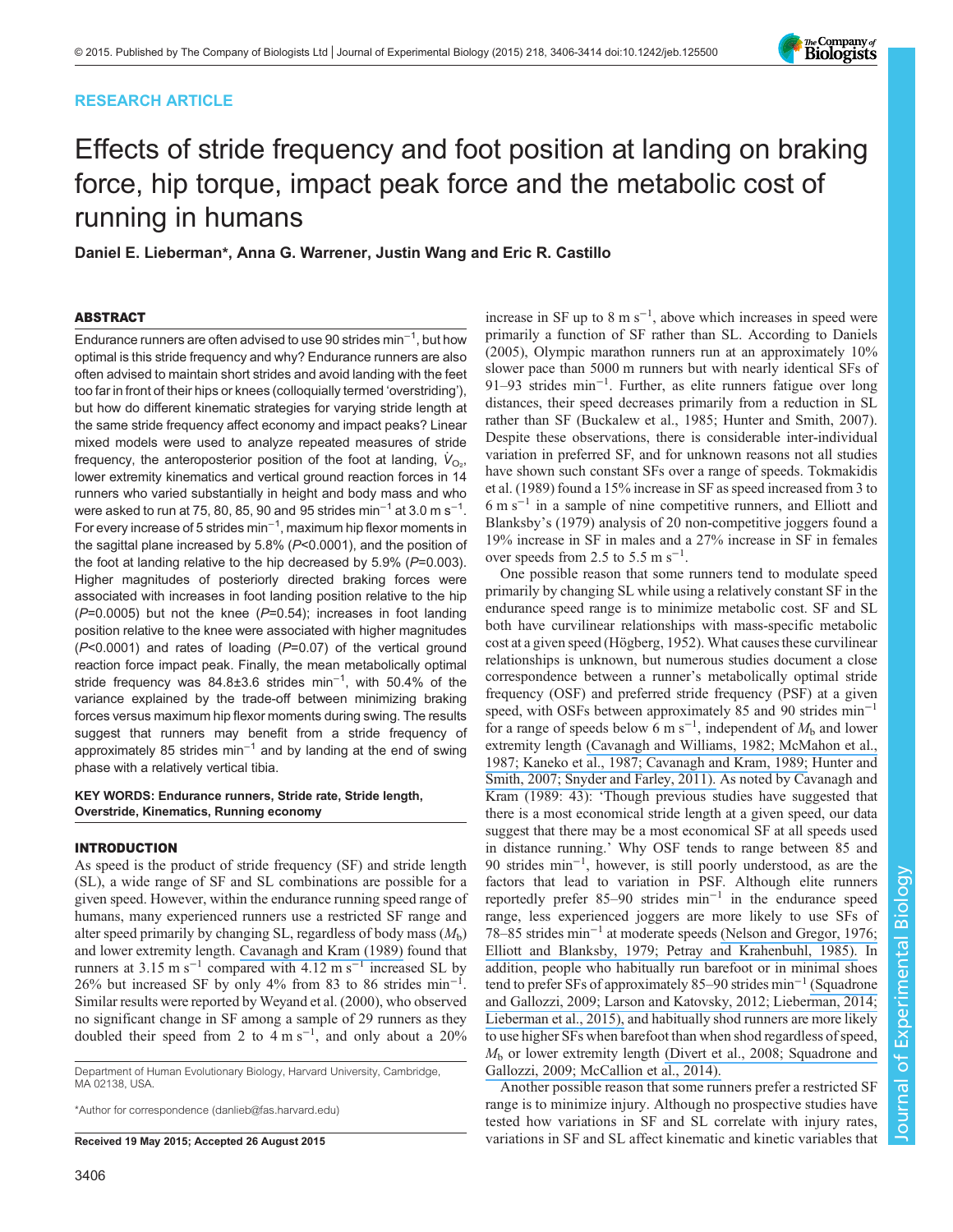<span id="page-2-0"></span>

|              | <b>List of abbreviations</b>                                                      |
|--------------|-----------------------------------------------------------------------------------|
| COM          | center of mass                                                                    |
| <b>COT</b>   | cost of transport                                                                 |
| $dO_{H}$     | dimensionless landing position of the foot ('overstride')<br>relative to the hip  |
| $dO_{K}$     | dimensionless landing position of the foot ('overstride')<br>relative to the knee |
| <b>dSF</b>   | dimensionless stride frequency                                                    |
| <b>GRF</b>   | ground reaction force                                                             |
| $GRF_{V}$    | vertical ground reaction force                                                    |
| <b>LMM</b>   | linear mixed model                                                                |
| <b>MHFM</b>  | maximum hip flexor moment in the sagittal plane during swing                      |
| $O_{H}$      | landing position of the foot ('overstride') relative to the hip                   |
| $O_{\kappa}$ | landing position of the foot ('overstride') relative to the knee                  |
| OSF          | optimal stride frequency                                                          |
| <b>PSF</b>   | preferred stride frequency                                                        |
| <b>SF</b>    | stride frequency                                                                  |
| SI.          | stride length                                                                     |
| <b>VLR</b>   | vertical loading rate of GRF impact peak                                          |
|              |                                                                                   |

are proposed to influence repetitive running injuries [\(](https://www.researchgate.net/publication/262021758_Influence_of_Stride_Frequency_and_Length_on_Running_Mechanics_A_Systematic_Review?el=1_x_8&enrichId=rgreq-d0faa58c-1257-43c2-a4d9-0a79f6db3556&enrichSource=Y292ZXJQYWdlOzI4MzU0MDE3ODtBUzoyOTM4NzY2NzA3MTM4NTdAMTQ0NzA3NzA2NjIwMw==)[Schubert](#page-9-0) [et al., 2014](#page-9-0)[\).](https://www.researchgate.net/publication/262021758_Influence_of_Stride_Frequency_and_Length_on_Running_Mechanics_A_Systematic_Review?el=1_x_8&enrichId=rgreq-d0faa58c-1257-43c2-a4d9-0a79f6db3556&enrichSource=Y292ZXJQYWdlOzI4MzU0MDE3ODtBUzoyOTM4NzY2NzA3MTM4NTdAMTQ0NzA3NzA2NjIwMw==) Higher SFs and shorter SLs are associated with lower impact peaks of the vertical ground reaction force  $(GRF_V)$ , lower tibial accelerations at impact, higher peak  $GRF_V$ , lower external sagittal knee moments, and increased external sagittal ankle moments [\(](https://www.researchgate.net/publication/13754618_Energy_absorption_of_impacts_during_running_at_various_stride_length?el=1_x_8&enrichId=rgreq-d0faa58c-1257-43c2-a4d9-0a79f6db3556&enrichSource=Y292ZXJQYWdlOzI4MzU0MDE3ODtBUzoyOTM4NzY2NzA3MTM4NTdAMTQ0NzA3NzA2NjIwMw==)[Farley and González, 1996](#page-9-0)[;](https://www.researchgate.net/publication/13754618_Energy_absorption_of_impacts_during_running_at_various_stride_length?el=1_x_8&enrichId=rgreq-d0faa58c-1257-43c2-a4d9-0a79f6db3556&enrichSource=Y292ZXJQYWdlOzI4MzU0MDE3ODtBUzoyOTM4NzY2NzA3MTM4NTdAMTQ0NzA3NzA2NjIwMw==) [Mercer et al., 2003](#page-9-0)[;](https://www.researchgate.net/publication/13754618_Energy_absorption_of_impacts_during_running_at_various_stride_length?el=1_x_8&enrichId=rgreq-d0faa58c-1257-43c2-a4d9-0a79f6db3556&enrichSource=Y292ZXJQYWdlOzI4MzU0MDE3ODtBUzoyOTM4NzY2NzA3MTM4NTdAMTQ0NzA3NzA2NjIwMw==) [Stergiou et al., 2003](#page-9-0)[;](https://www.researchgate.net/publication/13754618_Energy_absorption_of_impacts_during_running_at_various_stride_length?el=1_x_8&enrichId=rgreq-d0faa58c-1257-43c2-a4d9-0a79f6db3556&enrichSource=Y292ZXJQYWdlOzI4MzU0MDE3ODtBUzoyOTM4NzY2NzA3MTM4NTdAMTQ0NzA3NzA2NjIwMw==) [Derrick et al., 1998](#page-9-0)[;](https://www.researchgate.net/publication/13754618_Energy_absorption_of_impacts_during_running_at_various_stride_length?el=1_x_8&enrichId=rgreq-d0faa58c-1257-43c2-a4d9-0a79f6db3556&enrichSource=Y292ZXJQYWdlOzI4MzU0MDE3ODtBUzoyOTM4NzY2NzA3MTM4NTdAMTQ0NzA3NzA2NjIwMw==) [Morin et al., 2007](#page-9-0)[;](https://www.researchgate.net/publication/13754618_Energy_absorption_of_impacts_during_running_at_various_stride_length?el=1_x_8&enrichId=rgreq-d0faa58c-1257-43c2-a4d9-0a79f6db3556&enrichSource=Y292ZXJQYWdlOzI4MzU0MDE3ODtBUzoyOTM4NzY2NzA3MTM4NTdAMTQ0NzA3NzA2NjIwMw==) [Seay et al., 2008](#page-9-0)[;](https://www.researchgate.net/publication/13754618_Energy_absorption_of_impacts_during_running_at_various_stride_length?el=1_x_8&enrichId=rgreq-d0faa58c-1257-43c2-a4d9-0a79f6db3556&enrichSource=Y292ZXJQYWdlOzI4MzU0MDE3ODtBUzoyOTM4NzY2NzA3MTM4NTdAMTQ0NzA3NzA2NjIwMw==) [Heiderscheit et al., 2011](#page-9-0)[\).](https://www.researchgate.net/publication/13754618_Energy_absorption_of_impacts_during_running_at_various_stride_length?el=1_x_8&enrichId=rgreq-d0faa58c-1257-43c2-a4d9-0a79f6db3556&enrichSource=Y292ZXJQYWdlOzI4MzU0MDE3ODtBUzoyOTM4NzY2NzA3MTM4NTdAMTQ0NzA3NzA2NjIwMw==) In addition, higher SFs and shorter SLs have been associated with a more flexed knee at impact, less knee excursion during stance, and less vertical excursion of the center of mass (COM) [\(](https://www.researchgate.net/publication/16129299_Cavanagh_PR_Williams_KR._The_effect_of_stride_length_variation_on_oxygen_uptake_during_distance_running._Med_Sci_Sports_Exerc.14(1)30-5?el=1_x_8&enrichId=rgreq-d0faa58c-1257-43c2-a4d9-0a79f6db3556&enrichSource=Y292ZXJQYWdlOzI4MzU0MDE3ODtBUzoyOTM4NzY2NzA3MTM4NTdAMTQ0NzA3NzA2NjIwMw==)[Cavanagh and Williams,](#page-9-0) [1982](#page-9-0)[;](https://www.researchgate.net/publication/16129299_Cavanagh_PR_Williams_KR._The_effect_of_stride_length_variation_on_oxygen_uptake_during_distance_running._Med_Sci_Sports_Exerc.14(1)30-5?el=1_x_8&enrichId=rgreq-d0faa58c-1257-43c2-a4d9-0a79f6db3556&enrichSource=Y292ZXJQYWdlOzI4MzU0MDE3ODtBUzoyOTM4NzY2NzA3MTM4NTdAMTQ0NzA3NzA2NjIwMw==) [Farley and González, 1996](#page-9-0)[;](https://www.researchgate.net/publication/16129299_Cavanagh_PR_Williams_KR._The_effect_of_stride_length_variation_on_oxygen_uptake_during_distance_running._Med_Sci_Sports_Exerc.14(1)30-5?el=1_x_8&enrichId=rgreq-d0faa58c-1257-43c2-a4d9-0a79f6db3556&enrichSource=Y292ZXJQYWdlOzI4MzU0MDE3ODtBUzoyOTM4NzY2NzA3MTM4NTdAMTQ0NzA3NzA2NjIwMw==) [Stergiou et al., 2003](#page-9-0)[;](https://www.researchgate.net/publication/16129299_Cavanagh_PR_Williams_KR._The_effect_of_stride_length_variation_on_oxygen_uptake_during_distance_running._Med_Sci_Sports_Exerc.14(1)30-5?el=1_x_8&enrichId=rgreq-d0faa58c-1257-43c2-a4d9-0a79f6db3556&enrichSource=Y292ZXJQYWdlOzI4MzU0MDE3ODtBUzoyOTM4NzY2NzA3MTM4NTdAMTQ0NzA3NzA2NjIwMw==) [Morin](#page-9-0) [et al., 2007](#page-9-0)[;](https://www.researchgate.net/publication/16129299_Cavanagh_PR_Williams_KR._The_effect_of_stride_length_variation_on_oxygen_uptake_during_distance_running._Med_Sci_Sports_Exerc.14(1)30-5?el=1_x_8&enrichId=rgreq-d0faa58c-1257-43c2-a4d9-0a79f6db3556&enrichSource=Y292ZXJQYWdlOzI4MzU0MDE3ODtBUzoyOTM4NzY2NzA3MTM4NTdAMTQ0NzA3NzA2NjIwMw==) [Heiderscheit et al., 2011](#page-9-0)[\).](https://www.researchgate.net/publication/16129299_Cavanagh_PR_Williams_KR._The_effect_of_stride_length_variation_on_oxygen_uptake_during_distance_running._Med_Sci_Sports_Exerc.14(1)30-5?el=1_x_8&enrichId=rgreq-d0faa58c-1257-43c2-a4d9-0a79f6db3556&enrichSource=Y292ZXJQYWdlOzI4MzU0MDE3ODtBUzoyOTM4NzY2NzA3MTM4NTdAMTQ0NzA3NzA2NjIwMw==)

This study addressed several related questions based on the observation that experienced runners tend to prefer a restricted SF range of 85–90 strides min−<sup>1</sup> across endurance running speeds. First, if SFs between 85 and 90 strides min−<sup>1</sup> are energetically less costly, what factors influence this narrow range of OSFs? Second, if experienced runners tend to use a relatively small range of SFs and vary speed primarily through changes in SL, what are the biomechanical and energetic consequences of different ways to shorten or lengthen stride?

Mass–spring mechanics provide one possible explanation for observed inter- and intra-individual variation in OSFs. Running is a bouncing gait in which tendons, ligaments and muscles of the lower extremity store elastic energy during the first half of stance and then recoil during the second half of stance ([Alexander, 1984\)](#page-8-0). If OSFs maximize the contribution of elastic energy exchange relative to total work, then muscles can perform less mechanical work and expend less metabolic energy [\(](https://www.researchgate.net/publication/13915696_The_resonant_step_frequency_in_human_running?el=1_x_8&enrichId=rgreq-d0faa58c-1257-43c2-a4d9-0a79f6db3556&enrichSource=Y292ZXJQYWdlOzI4MzU0MDE3ODtBUzoyOTM4NzY2NzA3MTM4NTdAMTQ0NzA3NzA2NjIwMw==)[Cavagna et al., 1997](#page-9-0)[\).](https://www.researchgate.net/publication/13915696_The_resonant_step_frequency_in_human_running?el=1_x_8&enrichId=rgreq-d0faa58c-1257-43c2-a4d9-0a79f6db3556&enrichSource=Y292ZXJQYWdlOzI4MzU0MDE3ODtBUzoyOTM4NzY2NzA3MTM4NTdAMTQ0NzA3NzA2NjIwMw==) This model is supported by experiments which found that the lower extremity behaves more like a simple spring at a runner's PSF than at slower and faster stride frequencies [\(Farley et al.,](#page-9-0) [1991](#page-9-0); [Farley and González, 1996](#page-9-0)). However, if mass–spring mechanics determine a single OSF, then elastic energy storage should also be optimal at that frequency. In a test of this hypothesis, [Snyder and Farley \(2011\)](#page-9-0) took advantage of the need for muscles to do additional work to elevate or lower the body's COM during uphill and downhill running. The mass–spring model predicts that variations in SF will affect metabolic cost less on inclined versus flat surfaces because the possibility of elastic energy storage is reduced on slopes. However, inclines of +3 deg

and −3 deg had no significant effect on OSF in nine experienced male runners, indicating that factors other than elastic energy storage also contribute to OSF.

Additional factors to consider are the biomechanical and energetic trade-offs of producing external work (moving the body COM) and internal work (moving parts of the body relative to the COM). [Cavagna et al. \(1988\)](#page-9-0) showed that running animals tend to use SFs below the symmetrical bouncing frequency that minimizes external work in order to lower the internal work cost of accelerating and decelerating the limb at higher frequencies. In a subsequent study, [Cavagna et al. \(1991\)](#page-9-0) proposed that OSF is a function of minimizing the average force that muscles exert per step (greater at lower SFs), and minimizing limb stiffness (greater at higher SFs). A related trade-off, noted by [Daley and Usherwood \(2010\),](#page-9-0) is that while variations in stride length affect leg stiffness, and hence the cost of locomotion, stiffer legs also cause more deflections of the viscera. They propose that optimal economy is influenced by a compromise between leg excursion angles and therefore SLs that maximize leg stiffness versus minimize the work needed to control visceral displacements.

This study measured the effects on OSF of two key variables related to potential trade-offs between internal and external work: the cost of leg swing and the position of the foot at contact relative to the hip and knee. As described above, one energetic consequence of varying SF is to alter the energy required to accelerate the lower extremity during swing. Numerous studies estimate that leg swing contributes approximately 10–30% of the net cost of running [\(](https://www.researchgate.net/publication/19750807_The_determinants_of_step_frequency_in_running_trotting_and_hopping_in_man_and_other_vertebrates._J._Physiol._Lond._39981-92?el=1_x_8&enrichId=rgreq-d0faa58c-1257-43c2-a4d9-0a79f6db3556&enrichSource=Y292ZXJQYWdlOzI4MzU0MDE3ODtBUzoyOTM4NzY2NzA3MTM4NTdAMTQ0NzA3NzA2NjIwMw==)[Myers and Steudel, 1985](#page-9-0)[;](https://www.researchgate.net/publication/19750807_The_determinants_of_step_frequency_in_running_trotting_and_hopping_in_man_and_other_vertebrates._J._Physiol._Lond._39981-92?el=1_x_8&enrichId=rgreq-d0faa58c-1257-43c2-a4d9-0a79f6db3556&enrichSource=Y292ZXJQYWdlOzI4MzU0MDE3ODtBUzoyOTM4NzY2NzA3MTM4NTdAMTQ0NzA3NzA2NjIwMw==) [Cavagna et al., 1988](#page-9-0)[;](https://www.researchgate.net/publication/19750807_The_determinants_of_step_frequency_in_running_trotting_and_hopping_in_man_and_other_vertebrates._J._Physiol._Lond._39981-92?el=1_x_8&enrichId=rgreq-d0faa58c-1257-43c2-a4d9-0a79f6db3556&enrichSource=Y292ZXJQYWdlOzI4MzU0MDE3ODtBUzoyOTM4NzY2NzA3MTM4NTdAMTQ0NzA3NzA2NjIwMw==) [Modica and Kram,](#page-9-0) [2005](#page-9-0)[;](https://www.researchgate.net/publication/19750807_The_determinants_of_step_frequency_in_running_trotting_and_hopping_in_man_and_other_vertebrates._J._Physiol._Lond._39981-92?el=1_x_8&enrichId=rgreq-d0faa58c-1257-43c2-a4d9-0a79f6db3556&enrichSource=Y292ZXJQYWdlOzI4MzU0MDE3ODtBUzoyOTM4NzY2NzA3MTM4NTdAMTQ0NzA3NzA2NjIwMw==) [Marsh et al., 2004](#page-9-0)[\).](https://www.researchgate.net/publication/19750807_The_determinants_of_step_frequency_in_running_trotting_and_hopping_in_man_and_other_vertebrates._J._Physiol._Lond._39981-92?el=1_x_8&enrichId=rgreq-d0faa58c-1257-43c2-a4d9-0a79f6db3556&enrichSource=Y292ZXJQYWdlOzI4MzU0MDE3ODtBUzoyOTM4NzY2NzA3MTM4NTdAMTQ0NzA3NzA2NjIwMw==) In a simple test of this hypothesis, [Doke](#page-9-0) [et al. \(2005\)](#page-9-0) found that increasing the frequency of swinging an isolated leg from 42 to 66 cycles min−<sup>1</sup> increased metabolic cost by 53%. By extrapolation, a 25% increase in SF from 75 to 95 strides min<sup>-1</sup> should increase the metabolic cost of running by approximately 23%.

The other variable considered here is how far forward a runner's foot lands relative to other parts of the body at the beginning of



Fig. 1. Kinematic variations in landing position of the foot ('overstride') at foot strike. The left and right figures have the same measure of foot position relative to the hip  $(O_H)$  in the sagittal plane, but the right figure has a more anterior position of the foot relative to the knee  $(O_K)$  because of less hip flexion and more knee extension at contact.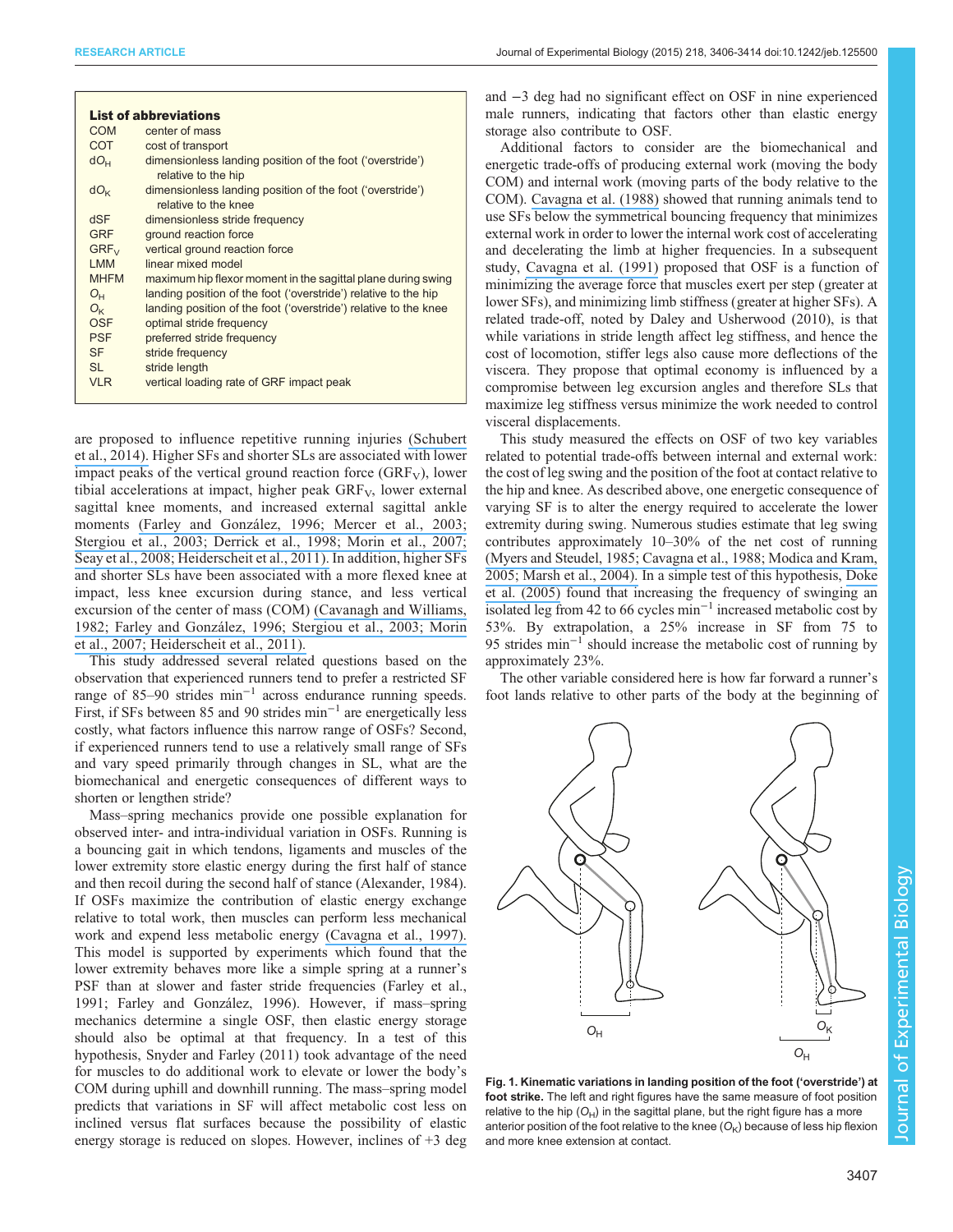<span id="page-3-0"></span>stance. If endurance runners tend to use a relatively constant SF, then increases in speed must result from a longer SL. However, variations in SL for a given speed can be achieved by a longer aerial phase or from landing with a more protracted lower extremity in which the foot is more anterior to the hip (colloquially known as 'overstride'). Moreover, there are different kinematic strategies by which a runner can extend SL through protraction of the lower extremity at the end of swing phase. As [Fig. 1](#page-2-0) shows, a runner's foot can land in the same position relative to the hip in the sagittal plane (here termed  $O<sub>H</sub>$  for overstride relative to the hip) either by flexing both the hip and knee more or by flexing the hip less while extending the knee more, with the latter pattern also resulting in the foot landing much further forward relative to the knee (here termed  $O_K$ ).

In order to consider the effects of these varying kinematic patterns on braking forces,  $O<sub>H</sub>$  is a critical variable because the further forward the foot lands relative to the COM, the greater the magnitude of the braking impulse that decelerates the body during the first half of stance [\(Heiderscheit et al., 2011](#page-9-0)). Therefore, to maintain steady state, the propulsive impulse generated by the body during the second half of stance must increase in proportion to this braking impulse. For practical reasons, we define this distance relative to the hip,  $O_{H}$ , because the hip is close to the human body's COM, which is also affected by other factors such as trunk lean. Previous studies have not directly measured the effect of variations in  $O_{\rm H}$  on cost, but we predict the effect is likely to be substantial given evidence that anteroposterior forces are approximately four times more costly than vertical forces, and they contribute to more than one-third the cost of running ([Chang and Kram, 1999\)](#page-9-0).  $O_H$  is also relevant to the collision cost of locomotion because the further forward the foot lands relative to the COM, the greater the distance the foot travels on the ground during stance, increasing the extent to which the COM trajectory must be redirected upward at the end of stance ([Lee et al., 2013](#page-9-0)).

As noted above, because a runner can use different kinematics to change SL, and hence  $O<sub>H</sub>$ , it is also useful to consider how far forward the foot is relative to the knee in the sagittal plane. In order to make this variable commensurate between forefoot and rearfoot strikers, we define this distance,  $O_K$ , as the projected anteroposterior distance of the ankle relative to the knee at the moment of contact. Variations in  $O<sub>K</sub>$  are likely to have several effects on lower extremity kinematics and kinetics. It is likely that individuals who land with a higher  $O<sub>K</sub>$  will have a less flexed hip, a more extended knee and a more dorsiflexed ankle, thus increasing lower extremity stiffness at impact [\(Hamill et al.,](#page-9-0) [2014\)](#page-9-0). These differences probably have complex effects on cost and the potential for injury. On the one hand, a higher  $O<sub>K</sub>$  at a given speed may add to the metabolic cost of running by increasing vertical fluctuations of the body's COM and by increasing eccentric activity by the quadriceps during the first half of stance [\(Heiderscheit et al., 2011; Lee et al., 2013](#page-9-0)). On the other hand, a higher  $O_K$  may lessen the amount of eccentric activity by the calf muscles during the first half of stance. In terms of injury, if a higher  $O_K$  stiffens the leg, it will decrease stability on uneven terrain ([Daley and Usherwood, 2010](#page-9-0)) as well as increase the rate and magnitude of the impact peak, the collisional energy lost during impact, and the rate and magnitude of the  $GRF_V$  following impact [\(Lieberman et al., 2010](#page-9-0)).

This study tested five hypotheses derived from the model presented above. Hypothesis 1 is that for a given speed, the maximum hip flexor moment necessary to protract the lower extremity during swing is predicted to increase in proportion to SF. Hypothesis 2 is that both  $O_H$  and  $O_K$  are predicted to vary inversely with SF. Hypothesis 3 is that for a given speed, the impulse caused by braking forces ( posteriorly directed forces in the horizontal plane) is predicted to increase in proportion to  $O_{H}$ . A corollary to this hypothesis is that there should be no significant relationship between braking force and  $O_{K}$  after accounting for the effects of  $O_{H}$ . Hypothesis 4 is that increases in  $O_K$  will correlate with a more extended lower extremity at impact (as manifested by less hip flexion, more knee extension and more ankle dorsiflexion) and higher rates of loading of the vertical impact peak (VLR) and magnitudes of the  $GRF_V$  impact peak. Finally, hypothesis 5 is that although OSF is not expected to be determined entirely by the tradeoff between the costs of braking impulse and maximum hip flexor moments in the sagittal plane during swing, a runner's OSF for a given speed is expected to correlate with the minimum solution for these two costs.

## MATERIALS AND METHODS **Subjects**

Fourteen individuals (12 males, 2 females) between the ages of 19 and 48 years, sampling a diverse range of heights  $(1.66-1.97 \text{ m}, \text{mean } 1.84 \pm \text{m})$ 0.08 m) and  $M<sub>b</sub>$  (50.2–86.5 kg, mean 72.9 $\pm$ 11.6 kg), volunteered for this study (Table 1). All participants were physically fit and experienced runners who ran more than 30 km week−<sup>1</sup> , and none had any lower extremity injuries that could compromise their gait. All subjects provided informed consent to participate in the experiment, which was approved by the

|  |  | Table 1. Subject characteristics and observed versus predicted optimal stride frequency |  |  |  |  |  |  |
|--|--|-----------------------------------------------------------------------------------------|--|--|--|--|--|--|
|--|--|-----------------------------------------------------------------------------------------|--|--|--|--|--|--|

| Subject ID     | $M_{\rm b}$ (kg) | Lower extremity length (m) | Measured OSF | <b>Predicted OSF</b> | %Difference   |
|----------------|------------------|----------------------------|--------------|----------------------|---------------|
| 2              | 71.9             | 0.94                       | 83.2         | 83.3                 | $-0.12$       |
| 3              | 79.6             | 0.95                       | 86.1         | 87.3                 | $-1.29$       |
| $\overline{4}$ | 80.1             | 0.985                      | 84.2         | 85.0                 | $-0.96$       |
| 5              | 75.2             | 1.01                       | 84.5         | 84.4                 | 0.22          |
| 6              | 68.7             | 0.94                       | 86.8         | 85.2                 | 1.88          |
| 7              | 76               | 0.98                       | 85.1         | 85.7                 | $-0.63$       |
| 8              | 67.4             | 0.93                       | 85.9         | 85.7                 | 0.27          |
| 10             | 85.5             | 0.99                       | 79.5         | 80.2                 | $-0.86$       |
| 11             | 61.1             | 0.91                       | 93.4         | 84.0                 | 11.26         |
| 12             | 50.2             | 0.81                       |              | 84.2                 |               |
| 13             | 50.2             | 0.92                       | 80.7         | 84.8                 | $-4.85$       |
| 14             | 71.1             | 0.99                       |              | 86.8                 |               |
| 15             | 86.5             | 0.98                       | 81.4         | 84.2                 | 0.49          |
| 18             | 87               | 0.92                       | 86.7         | 84.3                 | 4.15          |
| Mean±s.d.      | 72.2±12.0        | $0.95 + 0.05$              | 81.4±2.51*   | 84.7±1.74*           | $-0.15+4.15*$ |

\*Calculated without subject 11 (see Results). Subjects 12 and 14 did not show a curvilinear relationship between stride frequency and cost of transport (COT); therefore, optimal stride frequency (OSF) could not be calculated (see Results).  $M<sub>b</sub>$ , body mass.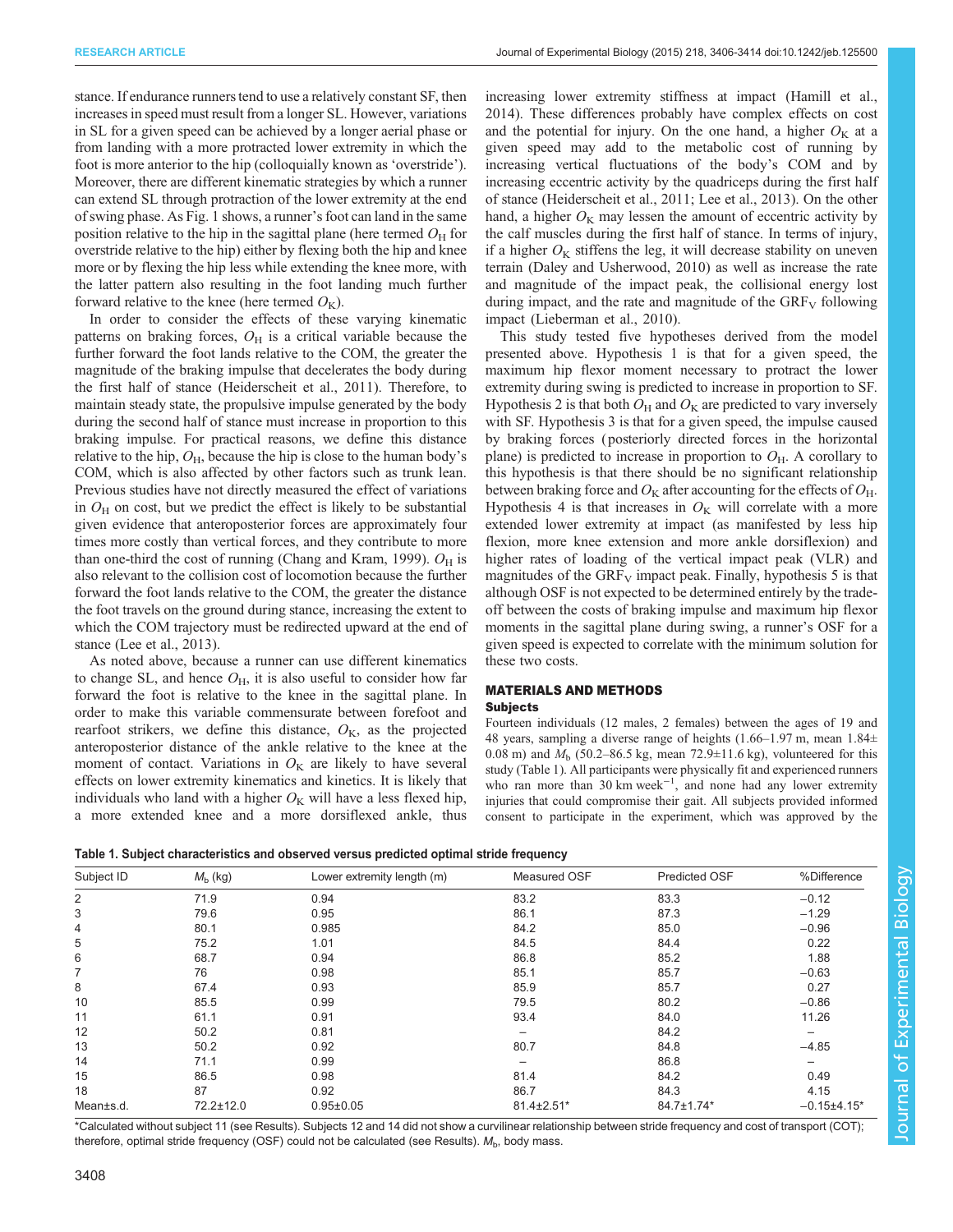Institutional Review Board of Harvard University. The experiments were conducted at the Skeletal Biology and Biomechanics Lab of the Department of Human Evolutionary Biology at Harvard University.

#### **Treatment**

After a warm-up period during which subjects ran for 5 min at 3.0 m s<sup> $-1$ </sup> at a self-selected SF, each subject was instructed to run at  $3.0 \text{ m s}^{-1}$  in synchronization with a metronome set to five different SFs. Although some studies measure SF at  $\pm 5\%$  and  $\pm 10\%$  of preferred SF (e.g. [Snyder and](#page-9-0) [Farley, 2011](#page-9-0)), preferred SFs on a treadmill may not accurately reflect preferred SFs in overground conditions, and it is difficult to run precisely synchronized with a metronome. We therefore asked participants to run as best they could at 75, 80, 85, 90 and 95 strides min−<sup>1</sup> , and then measured their actual SFs in each trial. Two trials were recorded for each SF once subjects had adjusted their SF to the metronome. First, subjects ran for approximately 30 s on an instrumented treadmill with 3D motion capture to measure aspects of their kinematics and kinetics at each SF trial in random order (details below). Second, subjects were fitted with a nose clip and a respirometry mouthpiece to collect all expired gas. Subjects first stood at rest for 5 min to measure baseline oxygen consumption and become comfortable with the  $\dot{V}_{\text{O}_2}$  system; subjects then ran for approximately 6–8 min on a standard treadmill (LifeFitness, Rosemont, IL, USA) at each SF in random order (see below).

#### Kinematics and kinetics

Kinematics and kinetics were measured simultaneously on a treadmill (Bertec, OH, USA) instrumented with two force plates to measure ground reaction forces (GRFs) at 1000 Hz at the same time that 3D motion data were captured at 500 Hz with an 8-infrared camera Oqus motion capture system (Qualysis Corp, Gothenburg, Sweden). Thirteen reflective markers were placed on the following landmarks: the left and right anterior superior iliac spines, the left and right posterior superior iliac spines, the left and right greater trochanters, the medial and lateral epicondyles of the right leg, the medial and lateral malleoli of the right leg, the calcaneus of the right foot, and the second and fifth metatarsal heads of the right foot.

Kinematic and kinetic data were analyzed in Visual 3D (C-Motion, Germantown, MD, USA). Kinematic data were filtered with a 6 Hz low-pass filter, and force-plate data were filtered with a 100 Hz low-pass filter. Segment mass and COM locations of the foot, shank and thigh were calculated in Visual 3D using anthropometric scaling factors provided by [Dempster \(1955\)](#page-9-0). Each segment was modeled as an elliptical cylinder with length defined as the distance from the distal mediolateral markers to the proximal mediolateral markers defining the segment. The radius of the cylinder at each end was defined as half the distance between the mediolateral markers at the distal and proximal ends of the segment, respectively. The moment of inertia of the segment in each plane was then calculated using the standard formula for a cylinder following [Hanavan \(1964\)](#page-9-0). Hip, knee and ankle angles were measured on the right limb as the position of the distal segment (thigh, shank and foot, respectively) relative to the proximal limb segment for each joint in the sagittal plane. Angles were calculated at the moment of foot contact with the ground (defined as the first instance of the  $GRF_V$ ) and at midstance (defined as the point at which anteroposterior forces cross zero from negative to positive). Braking impulses were calculated as the integral of the anteroposterior GRF from foot strike to midstance. Although the cost of swing is the sum of the net mechanical work of accelerating each segment, [Doke and Kuo \(2007\)](#page-9-0) found that the metabolic cost of swinging the entire lower extremity at different frequencies correlates strongly (Pearson's  $r=0.95$ ) with the peak amplitude of hip flexor moment in the sagittal plane. Consequently, leg swing cost was approximated as the maximum hip flexion moment (MHFM) in the sagittal plane during swing phase. The magnitude of the  $\rm{GRF_{V}}$  impact transient peak, when present, was identified as the highest force measured during the peak event. Following [Lieberman et al. \(2010\),](#page-9-0) when a  $GRF_V$  transient peak was not present, or was difficult to identify, the magnitude of the  $GRF_V$  was measured at 8% of the ground contact time, the average instance of the impact transient occurrence across a group of previously examined subjects. VLR was measured asthe slope of the  $GRF_V$  force curve between initial ground contact and the peak impact transient event. Five steps in each trial were calculated and averaged for all variables except the impact transient peak and VLR. For these variables, four

steps were averaged except in the case of six subjects who occasionally varied foot strike type within a trial condition altering the occurrence of an impact transient. For these subjects and trials, the most consistent  $GRF_V$  profile (i.e. impact transient versus 8% of stance phase) was chosen with a minimum of two steps averaged for analysis.

#### **Respirometry**

The energetic cost of running at different SFs was measured using standard open-flow methods ([Fedak et al., 1981\)](#page-9-0) in a closed room with constant temperature and humidity. Prior to each experiment, a Sable Systems FlowKit-500H Mass Flow Controller and Pump (Sable Systems International, Las Vegas, NV, USA) was calibrated using a measured flow of N<sub>2</sub>, and then used to pull air continuously at 100 l min<sup>-1</sup> through a respirometry mouthpiece attached to a Hans-Rudolf, non-rebreathing T-valve and hose. Subjects also wore a nose clip to prevent non-oral breathing. Subsamples of the expired air were pulled at 100 ml min−<sup>1</sup> by a gas subsampler (SS-4; Sable Systems International) through a Drierite cobalt chloride desiccant column to remove water vapor. The subsampled air was then pushed at 100 ml min−<sup>1</sup> into a paramagnetic oxygen analyzer (PA-10 Oxygen Analyzer; Sable Systems International) to measure the fractional amount of  $O_2$  at 100 Hz. The amount of  $O_2$  extracted from the air by the lungs was calculated by subtracting the fraction of expired air that is oxygen from the atmospheric concentration of oxygen (approximately 20.93% O<sub>2</sub>). To calculate the rate of O<sub>2</sub> uptake  $(\dot{V}_{\text{O}_2})$ , the extracted percentage  $O_2$  was corrected for system drift and multiplied by the participant's ventilation rate, measured by the incoming flow rate sensor in the respirometry system as:

$$
\dot{V}_{\mathcal{O}_2} = f\bigg( \bigg( \mathcal{O}_{2,i} + \frac{(\mathcal{O}_{2,f} - \mathcal{O}_{2,i})T_{ss}}{T_f - T_i} \bigg) - \mathcal{O}_{2,ss} \bigg), \tag{1}
$$

where f is the ventilation flow rate in the mask at steady-state,  $O_{2,i}$  is the initial percentage  $O_2$  measured prior to the trial,  $O_{2,f}$  is the final percentage  $O_2$  at the end of the trial,  $O_{2,ss}$  is the mean percentage  $O_2$  measured at steadystate,  $T_{ss}$  is the time when  $O_{2,ss}$  was measured,  $T_i$  is the time when  $O_{2,i}$  was measured and  $T_f$  is the time when  $O_{2,f}$  was measured [\(Perl et al., 2012;](#page-9-0) [Castillo et al., 2014](#page-9-0)). Oxygen consumption data were sampled using LabChart over a 5–7 min period until participants reached at least 2 min at a flat, steady-state  $V_{\text{O}_2}$  plateau in which the slope was not significantly different from 0 ([Whipp and Wasserman, 1972\)](#page-9-0). O<sub>2,i</sub> and O<sub>2,f</sub>  $\dot{V}_{\text{O}_2}$  were normalized for error due to system drift following [Perl et al. \(2012\)](#page-9-0) by taking a 30 s sample of room air before and after each trial. Net  $\dot{V}_{\text{O}_2}$  was calculated as gross  $\dot{V}_{\text{O}_2}$  minus the  $\dot{V}_{\text{O}_2}$  measured during quiet standing and then converted to mass-specific cost of transport (COT, ml O<sub>2</sub> kg<sup>-1</sup> m<sup>-1</sup>) by dividing  $\dot{V}_{\text{O}_2}$  by  $M_{\text{b}}$  and treadmill speed.

#### Analysis

In order to compare data between subjects, braking impulse and MHFM in the sagittal plane were normalized to  $M<sub>b</sub>$ . Because the cost of swing varies in proportion to lower extremity length modeled as a simple pendulum, SF was made dimensionless by dividing it by the leg's natural frequency, following [Hof \(1996\)](#page-9-0) as:

$$
dSF = SF / \sqrt{(g/l)},
$$
\n(2)

where  $g$  is the gravitational constant on earth and  $l$  is standing lower extremity length (measured from the greater trochanter to the floor). Both measurements of anteroposterior foot position relative to the hip and knee were made dimensionless by standardizing to lower extremity length  $(dO<sub>H</sub>)$ and  $dO<sub>K</sub>$ ).

Because this study used a within-subjects design, linear mixed models (LMMs) were used to test many of the hypotheses. LMMs find the minimum least square regression solution for a continuous dependent variable given several independent predictor variables, with a subject identifier used as the random grouping effect to account for repeated measures on the same individuals. Thus, the mixed model accounts for the effects of subject-specific random variations in an individual's model intercept [\(McCulloch and Searle,](#page-9-0) [2001\)](#page-9-0). All variables were first examined for normality using a Shapiro–Wilk test and then standardized as Z-scores. To visualize the bivariate relationship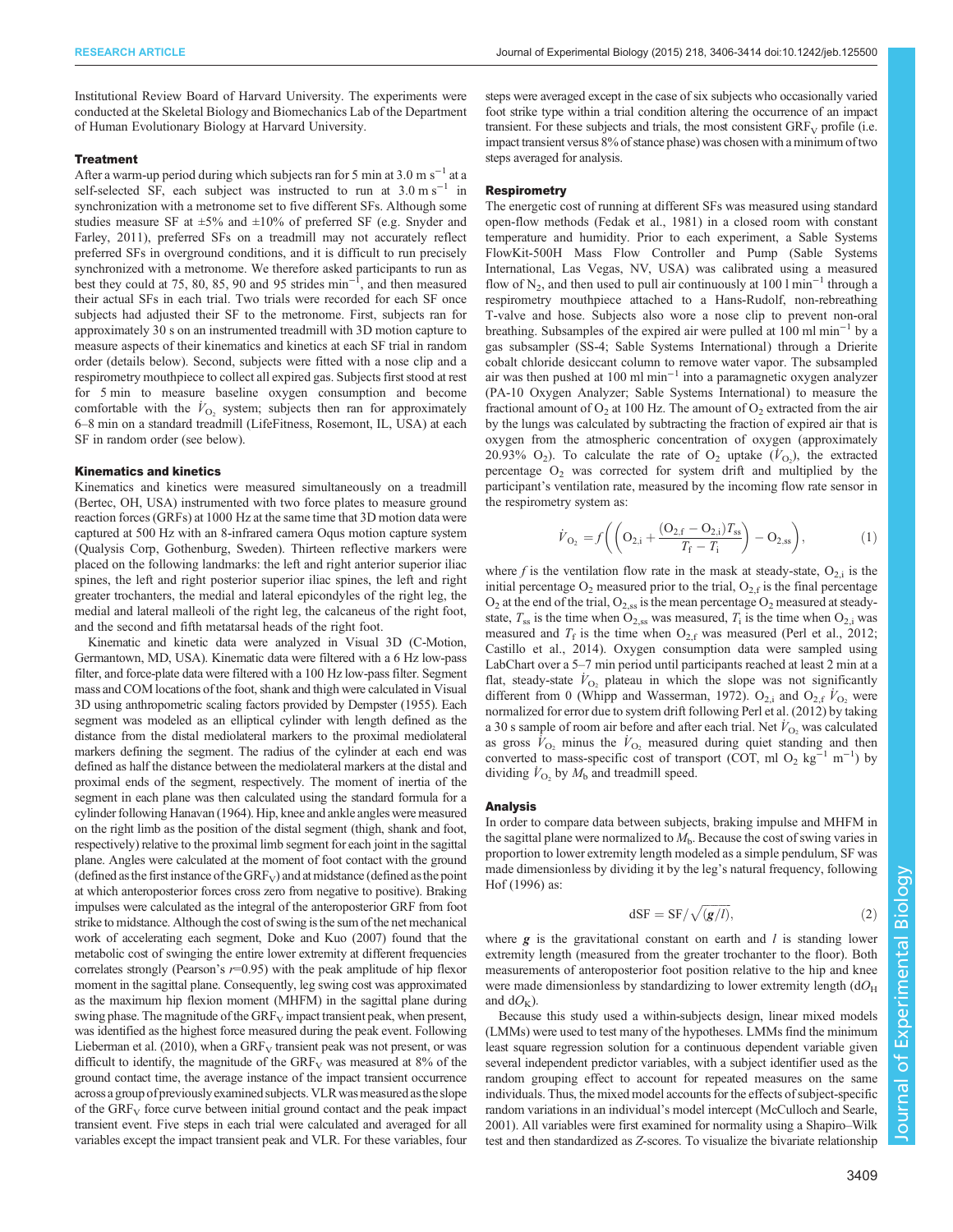between variables of interest in the linear models while accounting for other model covariates, partial regression plots were generated by plotting the residuals from two LMM regressions: first, the regression of the response variable (e.g.  $dO<sub>H</sub>$ , or braking force) against other model covariates (e.g.  $M<sub>b</sub>$ and leg length) while omitting the independent variable of interest (e.g. dSF or  $dO<sub>H</sub>$ ); and second, the regression of the independent variable of interest (e.g.  $dO<sub>H</sub>$ , braking force, or peak hip torque) against the remaining model covariates (e.g.  $M<sub>b</sub>$  and leg length).

Hypothesis 1 – that the cost of leg swing for a given speed increases in proportion to SF – wastested with LMM1 in which MHFM during swing was used as a proxy dependent variable for the cost of swing; dSF and lower extremity length were fixed effects. Hypothesis 2 – that  $O_H$  and  $O_K$  vary inversely with SF – was tested with LMM2 in which each measure of landing position of the foot was the dependent variable, and with  $M<sub>b</sub>$  included as a covariate. Hypothesis 3 – that braking forces at a given speed increase in proportion to  $O_H$  – was tested by LMM3 in which braking impulse was the dependent variable;  $dO<sub>H</sub>$  was the fixed effect. The corollary hypothesis, that variations in  $O_{\rm K}$  after correcting for  $O_{\rm H}$  will be independent of braking forces, was also tested using partial regression. Hypothesis  $4$  – that increases in  $O<sub>K</sub>$ correlate with less hip flexion, more knee extension and more ankle dorsiflexion at impact, and hence higher rates and magnitudes of the  $GRF_V$ impact peak – was tested by using three LMMs: in LMM4a,  $dO<sub>K</sub>$  was the dependent variable and hip, knee and ankle flexion at impact; in LMM4b, the magnitude of the impact peak was the dependent variable and  $dO<sub>K</sub>$ was the fixed effect; and in LMM4c, the rate of loading of the impact peak was the dependent variable and  $dO<sub>K</sub>$  was the fixed effect. Finally, hypothesis 5 – that measured OSF correlates with predicted OSF based on the trade-off between the costs of braking impulse and leg swing – was tested by comparing each subject's measured and predicted OSFs. Measured OSF was calculated from the minima of the best-fit quadratic regression between net COT and measured SF. Predicted OSF was calculated by solving for the intersection of two least square regressions for each subject: measured SF versus braking impulse, and measured SF versus MHFM (with both dependent variables transformed to percentage of maximum values).

All statistics were calculated using JMP Pro statistical software (Version 11.0, SAS Institute, Cary, NC, USA), with statistical significance considered to be a  $P<0.05$ . For all mixed effects models, a subject identifier was used as the random grouping effect to account for repeated measures from the same individuals. Models used maximum likelihood estimation to compute model coefficients. Because each variable used in statistical models was transformed to a Z-score, effect sizes for the LMMs are reported and compared below as standardized beta coefficients (β).

#### RESULTS

All participants (summarized in [Table 1\)](#page-3-0) completed all trials with a high correlation  $(r=0.948, P<0.0001)$  between each participant's prescribed and measured SF, confirming that all participants were generally able to adjust their SF to the metronome. With the exception of the 95 strides min−<sup>1</sup> trials, measured SFs differed from prescribed SFs by an average of 0.71±1.4 strides min−<sup>1</sup> (mean±s.d.); for the 95 strides min<sup>-1</sup> trials, the mean was  $92.7 \pm 2.5$  strides min<sup>-1</sup>. Accordingly, all data were analyzed using each participant's measured SF. Four of the participants used mostly forefoot strikes, two used mostly midfoot strikes, and nine used mostly rearfoot strikes. Four of the rearfoot strikers and one midfoot striker switched to forefoot strikes when running at 90 and 95 strides min−<sup>1</sup> ; one of the forefoot strikers used rearfoot strikes at 75 strides min−<sup>1</sup> . Table 2 summarizes mean values for key kinematic and kinetic variables measured at each prescribed SF.

In order to test the relationship between SF and MHFM during swing in the sagittal plane, a proxy for the cost of swing (hypothesis 1), [Table 3](#page-6-0) summarizes the results of LMM1, in which MHFM was the dependent variable, and dSF (see Materials and methods) and lower extremity length were fixed effects. As [Table 3](#page-6-0) and [Fig. 2A](#page-6-0) illustrate, SF has a strong, significant and positive effect on MHFM after accounting for lower extremity length ( $β=0.72, P<0.0001$ ).

Hypothesis 2 – that  $dO_H$  and  $dO_K$  vary inversely with SF – is summarized in LMM2 and [Fig. 2](#page-6-0)B. LMM2 shows that, after correcting for  $M<sub>b</sub>$  as an additional covariate, dSF is negatively associated with dO<sub>H</sub> (β=-0.82, P=0.003; [Fig. 2B](#page-6-0)), but not as strongly associated with dO<sub>K</sub> (β=–0.38, P=0.12). In other words, higher SFs are significantly associated with reduced  $O_H$  but not  $O_K$ after accounting for covariation between  $dO_H$  and  $dO_K$ .

LMM3, which tests the third hypothesis – that braking forces at a given speed increase in proportion to SF and  $O<sub>H</sub>$  – is summarized in [Table 3](#page-6-0) and [Fig. 3.](#page-7-0) In particular, [Fig. 3A](#page-7-0) shows a strong negative association between braking force and dSF after accounting for  $M<sub>b</sub>$  (β=–0.591, P<0.0001). The explanation for this result is the strong positive association ( $\beta$ =0.89,  $P$ =0.0005) between  $dO_H$  and braking impulse after accounting for  $M_b$ , summarized in LMM3 of [Table 3](#page-6-0) and illustrated in [Fig. 3](#page-7-0)B. Further, as our model predicts, [Table 3](#page-6-0) and [Fig. 3C](#page-7-0) show no significant relationship between braking force and  $dO<sub>K</sub>$ after controlling for the effects of  $dO_H$  (β=–0.14, P=0.54).

Hypothesis 4 predicts that  $dO<sub>K</sub>$  at impact correlates inversely with hip flexion, knee extension and ankle dorsiflexion at impact, and that  $dO<sub>K</sub>$  in turn correlates with higher rates and magnitudes of the GRF<sub>V</sub> impact peak.  $dO<sub>K</sub>$  at impact was positively associated (LMM4a; P<0.0001) with ankle (β=0.50), knee (β=0.83) and hip angles  $(β=0.36)$ ; strongly associated with the magnitude of the impact peak  $(\beta=0.63, P<0.0001; LMM4b)$ ; and less strongly associated with impact peak loading rate  $(\beta=0.18, P=0.07; LMM4c)$ .

Finally, in terms of the relationship between SF and the net COT, 12 of the 14 subjects (86%) had a curvilinear relationship between SF and COT, with an average  $R^2$  of 0.77 $\pm$ 0.16. In two subjects (subjects 12 and 14), however, the relationship between SF and net COT was linear with no minimum: one with a positive slope  $(r^2=0.813)$ , the other with a negative slope  $(r^2=0.932)$ . Among the 12 subjects with curvilinear COT results, OSF averaged 84.79±3.62 strides min<sup>-1</sup>, with a range of 79.5–93.4 strides min<sup>-1</sup>

|  |  |  | Table 2. Mean (±1 s.d.) kinematic and kinetic variables at each prescribed stride frequency |  |
|--|--|--|---------------------------------------------------------------------------------------------|--|
|--|--|--|---------------------------------------------------------------------------------------------|--|

|                                                           | $SF$ (strides min <sup>-1</sup> ) |                   |                   |                    |                   |
|-----------------------------------------------------------|-----------------------------------|-------------------|-------------------|--------------------|-------------------|
| Variable                                                  | 75                                | 80                | 85                | 90                 | 95                |
| $SF$ (strides min <sup>-1</sup> )                         | $75.7 \pm 1.36$                   | $80.8 \pm 2.49$   | $84.5 \pm 1.08$   | $89.2 \pm 2.21$    | $92.7 + 2.51$     |
| COT (ml O <sub>2</sub> kg <sup>-1</sup> m <sup>-1</sup> ) | $0.180 \pm 0.05$                  | $0.171 \pm 0.04$  | $0.175 \pm 0.05$  | $0.176 \pm 0.05$   | $0.186 \pm 0.05$  |
| $O_H$ (m)                                                 | $0.172 \pm 0.023$                 | $0.170 \pm 0.027$ | $0.162 \pm 0.027$ | $0.150 \pm 0.023$  | $0.146 \pm 0.021$ |
| $O_{K}$ (m)                                               | $0.009 + 0.026$                   | $0.008 \pm 0.020$ | $0.002 \pm 0.022$ | $-0.008 \pm 0.016$ | $-0.014\pm0.016$  |
| MHFM (N m $kg^{-1}$ )                                     | $0.855 \pm 0.112$                 | $0.968 \pm 0.152$ | $1.029 \pm 0.107$ | $1.098 \pm 0.109$  | $1.201 \pm 0.184$ |
| Braking impulse (N s $kg^{-1}$ )                          | $0.022 \pm 0.003$                 | $0.021 \pm 0.003$ | $0.019 + 0.002$   | $0.018 \pm 0.002$  | $0.017 \pm 0.002$ |
| VLR (BW $s^{-1}$ )                                        | $65.9 \pm 27.8$                   | $59.6 \pm 21.3$   | $52.7 \pm 23.2$   | $49.6 \pm 19.8$    | $50.8 \pm 20.9$   |
| Impact peak (BW)                                          | $1.51 \pm 0.36$                   | $1.49 \pm 0.36$   | $1.33 \pm 0.46$   | $1.16 \pm 0.48$    | $1.09 \pm 0.57$   |

SF, stride frequency; COT, cost of transport; O<sub>H</sub>, landing position of the foot ('overstride') relative to the hip; O<sub>K</sub>, landing position of the foot ('overstride') relative to the knee; MHFM, maximum hip flexor moment; VLR, vertical loading rate of vertical ground reaction force impact peak; BW, body weight.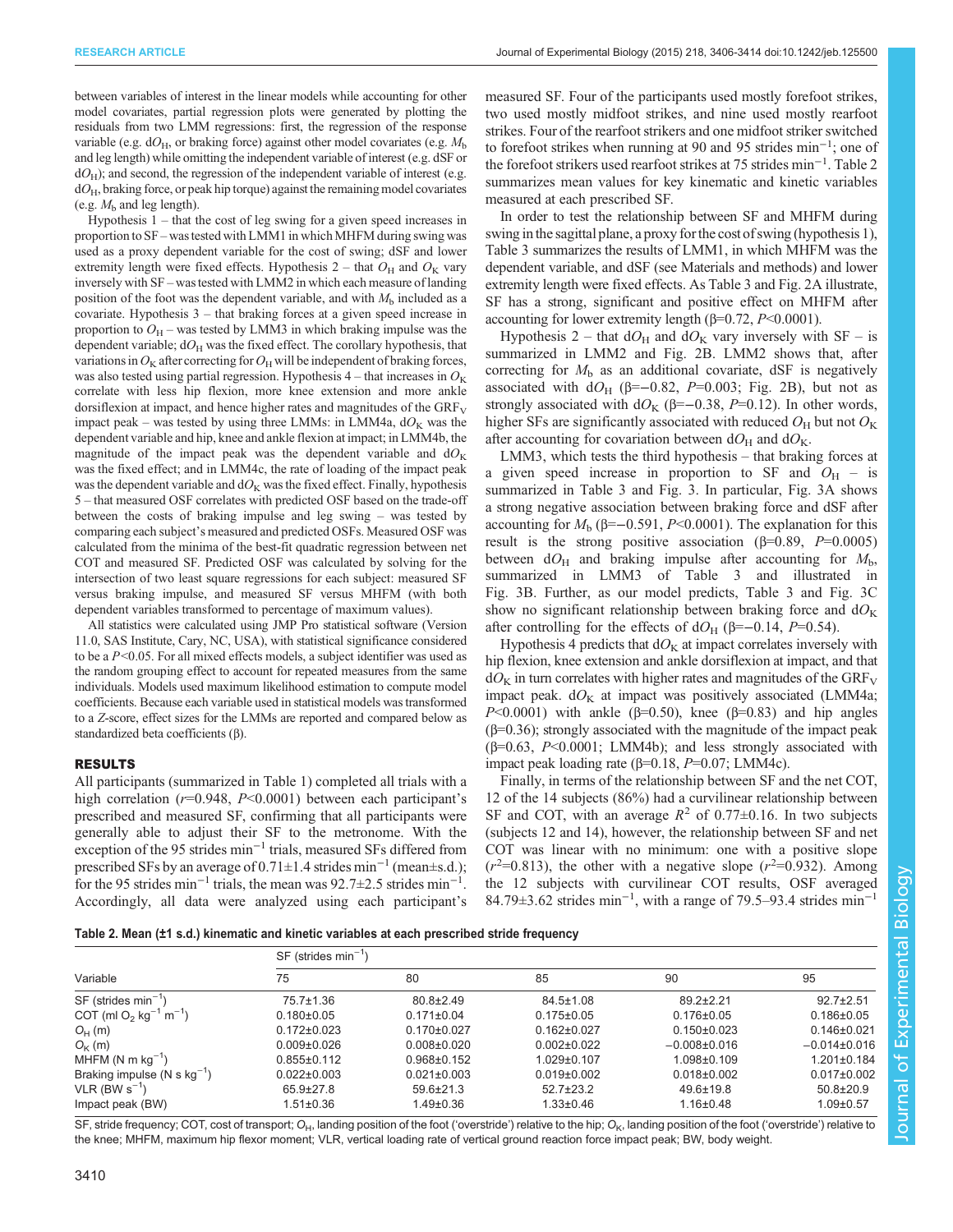#### <span id="page-6-0"></span>Table 3. Linear mixed model (LMM) results

| Variable          | Coefficient±s.e.  | $t$ -value | P-value  |
|-------------------|-------------------|------------|----------|
| LMM1              |                   |            |          |
| dSF               | $0.723 \pm 0.055$ | 13.26      | < 0.0001 |
| $M_h$             | $0.239 \pm 0.160$ | 1.49       | 0.161    |
| LMM <sub>2</sub>  |                   |            |          |
| $dO_{H}$          | $-0.824\pm0.260$  | $-3.17$    | < 0.0033 |
| $dO_{K}$          | $-0.383\pm0.240$  | $-1.59$    | 0.120    |
| $M_h$             | $0.386 \pm 0.263$ | 1.47       | 0.179    |
| LMM3              |                   |            |          |
| $dO_{H}$          | $0.891 \pm 0.242$ | 3.68       | 0.0005   |
| $dO_{k}$          | $-0.137+0.221$    | $-0.62$    | 0.537    |
| $M_h$             | $-0.402\pm0.329$  | $-1.22$    | 0.251    |
| LMM4a             |                   |            |          |
| Ankle angle       | $0.499 \pm 0.090$ | 5.61       | < 0.0001 |
| Knee angle        | $0.830 \pm 0.097$ | 8.60       | < 0.0001 |
| Hip angle         | $0.360 \pm 0.059$ | 6.09       | < 0.0001 |
| LMM4b             |                   |            |          |
| $dO_{\mathsf{k}}$ | $0.630 \pm 0.087$ | 7.25       | < 0.0001 |
| LMM4c             |                   |            |          |
| dO <sub>k</sub>   | $0.176 \pm 0.094$ | 1.87       | 0.0663   |
|                   |                   |            |          |

LMM1: association between dimensionless stride frequency (dSF) and maximum hip flexor moment (MHFM) during swing, with MHFM as dependent variable; dimensionless stride frequency (dSF) and body mass  $(M_h)$  as fixed effects; and subject as random effect.

LMM2: association between both measures of landing position of the foot  $(O_H)$ and  $O<sub>K</sub>$ ) and dSF, with dSF as dependent variable; dimensionless landing position of the foot relative to the hip  $(dO_H)$ , dimensionless landing position of the foot relative to knee ( $dO_K$ ) and  $M_b$  as fixed effects; and subject as random effect. LMM3: associations between both measures of the landing position of the foot  $(O_H)$ and  $O<sub>K</sub>$ ) and horizontal braking forces, with horizontal braking force as dependent variable;  $dO_H$ ,  $dO_K$  and  $M_b$  as fixed effects; and subject as random effect. LMM4a: association between hip, knee and ankle angles at foot strike and the landing position of the foot relative to the knee  $(O_K)$ , with d $O_K$  as dependent variable; hip, knee and ankle angles at foot strike as fixed effects; and subject as random effect.

LMM4b: association between the landing position of the foot relative to the knee  $(O<sub>K</sub>)$  and impact peak magnitude, with magnitude of vertical GRF impact peak as dependent variable;  $dO<sub>K</sub>$  as fixed effect; and subject as random effect.

LMM4c: association between the landing position of the foot relative to the knee  $(O_K)$  and vertical loading rate (VLR) of impact peak, with VLR of vertical GRF impact peak as dependent variable;  $dO<sub>K</sub>$  as fixed effect; and subject as random effect.

[\(Fig. 4](#page-7-0)A). Measured OSF did not correlate significantly with  $M<sub>b</sub>$  $(r=0.22, P=0.46)$ , height  $(r=0.49, P=0.10)$ , or lower extremity length  $(r=0.48, P=0.11)$ .

Differences between the predicted and observed OSFs, summarized in [Fig. 4](#page-7-0)B and [Table 1](#page-3-0), show that for the 12 individuals in which OSF could be measured, these values differed from predicted OSF based on braking force and hip flexor moments by an average of 0.67±3.4 strides min−<sup>1</sup> , an average percentage difference of less than  $1\%$  ( $P=0.871$ , Student's t-test). These results, moreover, are strongly affected by one outlier, subject 11, whose observed OSF was 4.0 s.d. away from the population mean. When this subject was removed from the analysis following [Iglewicz and Hoaglin](#page-9-0)'s (1993) criteria of outlier removal, the average SF difference between expected and observed minimum OSFs was 0.40±1.6 strides min−<sup>1</sup> . As [Fig. 4C](#page-7-0) shows, the correlation between predicted and observed OSF is moderate and significant  $(r=0.71, P=0.015)$ .

#### **DISCUSSION**

This study addressed several questions motivated by the evidence that many experienced runners tend to prefer a restricted range of SFs across endurance running speeds. In addition to testing whether SFs of approximately 85 strides min−<sup>1</sup> are optimal in terms of cost, we tested whether OSFs are influenced by a trade-off between

MHFMs during swing, a proxy for the cost of swinging the leg [\(Doke and Kuo, 2007](#page-9-0)), which increases with higher SFs, and the cost of braking forces influenced by variations in how far the foot lands in front of the hip or knee (colloquially termed 'overstride'), which increases with longer SLs. We also tested the biomechanical and energetic consequences of different ways to shorten or lengthen stride in order to maintain a given SF at a single speed. Five hypotheses were tested using a within-subjects experimental design in which 14 participants were asked to adopt five different SFs from 75 to 95 strides min−<sup>1</sup> while running at the same speed.

The first hypothesis, that MHFMs are predicted to increase in proportion to SF for a given speed, was strongly supported by the very high, significant and positive correlation between MHFM and SF after accounting for the effects of  $M<sub>b</sub>$  and lower extremity length. For the subjects measured in this study, increases of 5 strides min−<sup>1</sup> increased MHFM by approximately 10.5%, similar to results found by other studies ([Cavagna et al., 1997\)](#page-9-0).



Fig. 2. Partial regressions of dimensionless stride frequency against maximum hip flexor moment during swing and landing position of the foot. In both regressions, the x-axis (independent variable) plots the residuals of the linear mixed model (LMM) of dimensionless stride frequency (dSF) regressed against body mass  $(M_b, \text{fixed effect})$  and subject (random effect) without either regression's dependent variable. In A, the y-axis plots the LMM of the residuals of maximum hip flexor moment (MHFM) regressed against  $M<sub>b</sub>$ and leg length (fixed effects) and subject (random effect) without dSF; in B, the y-axis plots the residuals of LMM of dimensionless landing position of the foot relative to the hip ( $dO_H$ ) against  $M_b$  (fixed effect) and subject (random effect) without dSF. Note that the slopes and  $P$ -values of the regressions are the same as the coefficients  $(β)$  and P-values in Table 3.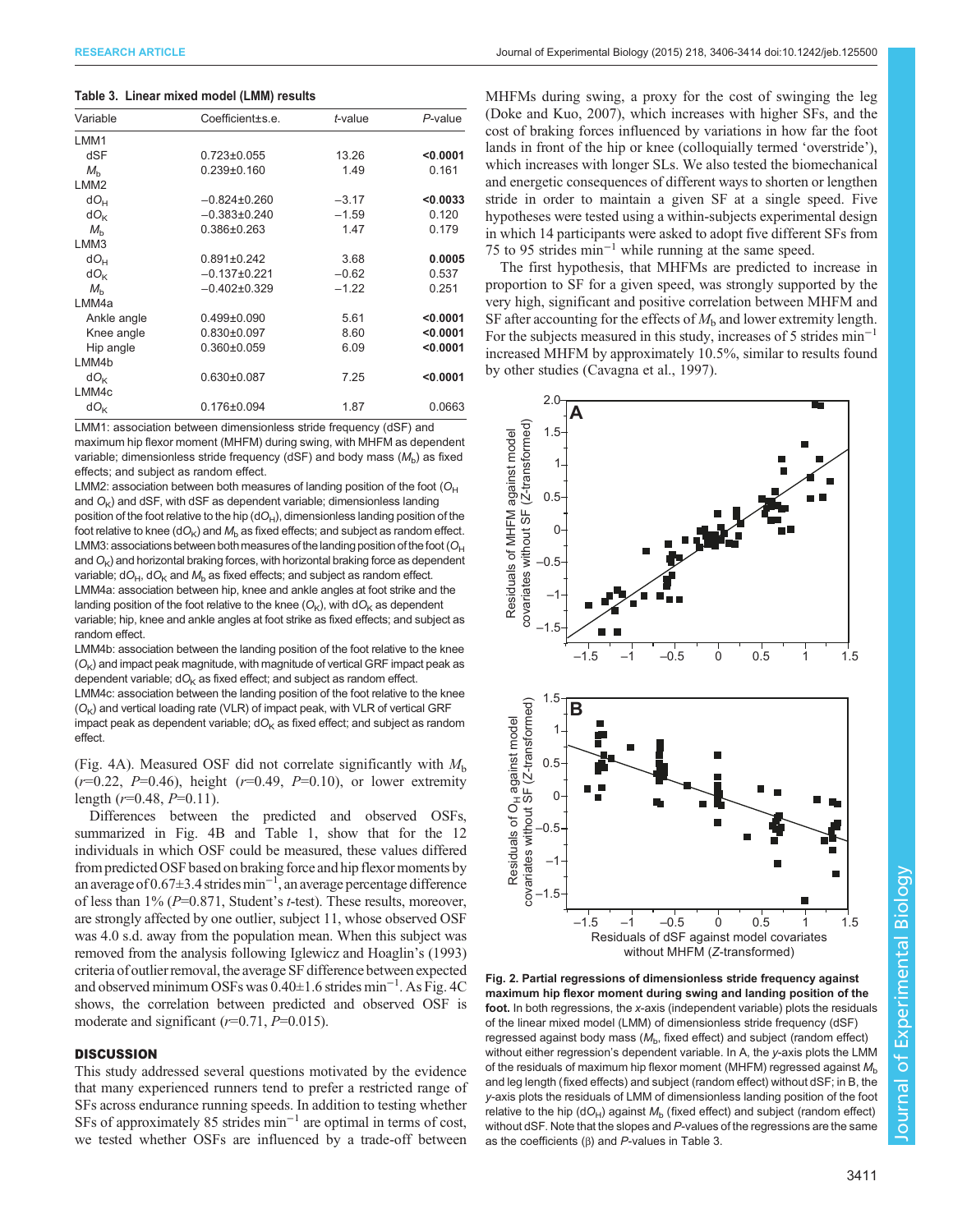<span id="page-7-0"></span>

Fig. 3. Partial regressions of braking force against dimensionless measures of foot position at landing ('overstride') and stride frequency (dSF). In all regressions, the y-axis (dependent variable) plots the residuals of the LMM of horizontal braking force regressed against  $M<sub>b</sub>$  (fixed effect) and subject (random effect) without the relevant dependent variable. In A, the x-axis plots the residuals of the LMM of dSF regressed against  $M<sub>b</sub>$  (fixed effect) and subject (random effect) without braking force; in B, the x-axis plots the residuals of LMM of dimensionless landing position of the foot relative to the hip  $(dO_H)$  against landing position of the foot relative to the knee (dO<sub>K</sub>) and  $M_h$ (fixed effects) and subject (random effect) without braking force; in C, the x-axis plots the residuals of LMM of dO<sub>K</sub> against dO<sub>H</sub> and  $M<sub>b</sub>$  (fixed effects) and subject (random effect) without braking force. Note that the slopes and P-values of the regressions are the same as the coefficients  $(\beta)$  and P-values in [Table 3.](#page-6-0)

Our results also support the second hypothesis, that both  $dO_H$  and  $dO<sub>K</sub>$  vary inversely with SF. Although higher SFs were significantly and strongly associated with the foot landing closer to the vertical



Fig. 4. Variations in stride frequency on cost of transport. (A) Best-fit second-order polynomial regression for average net cost of transport (COT) of the 12 subjects with U-shaped relationships between measured stride frequency (SF) and COT ( $r=0.93$ ,  $P=0.02$ ). (B) Regressions of subject averages for normalized braking impulse against measured SF (r=0.97, P<0.0001), and normalized MHFM against measured SF (r=0.98, P<0.0001). (C) Predicted versus observed metabolically optimal stride frequency (OSF) for all subjects (minus one outlier) with U-shaped relationships between SF and COT (r=0.71, P=0.015).

position of the hip and knee, after accounting for covariation between  $O_H$  and  $O_K$ , higher SFs were significantly associated with  $O_H$  but not  $O<sub>K</sub>$ . In other words, longer strides at lower SFs were more strongly associated with the foot landing position relative to the hip rather than the knee. This result was corroborated by an additional LMM, which showed that measured SF was most strongly and significantly associated with variations in hip angle at foot strike  $(\beta=0.94,$ P<0.0001), less strongly with knee angle ( $\beta$ =−0.43, P=0.07), and not with ankle angle at foot strike (β= $-0.28$ , P=0.21).

The third hypothesis, that the impulse caused by posteriorly directed braking forces for a given speed increases in proportion to  $O_{\rm H}$ , was also supported. We found strong associations between braking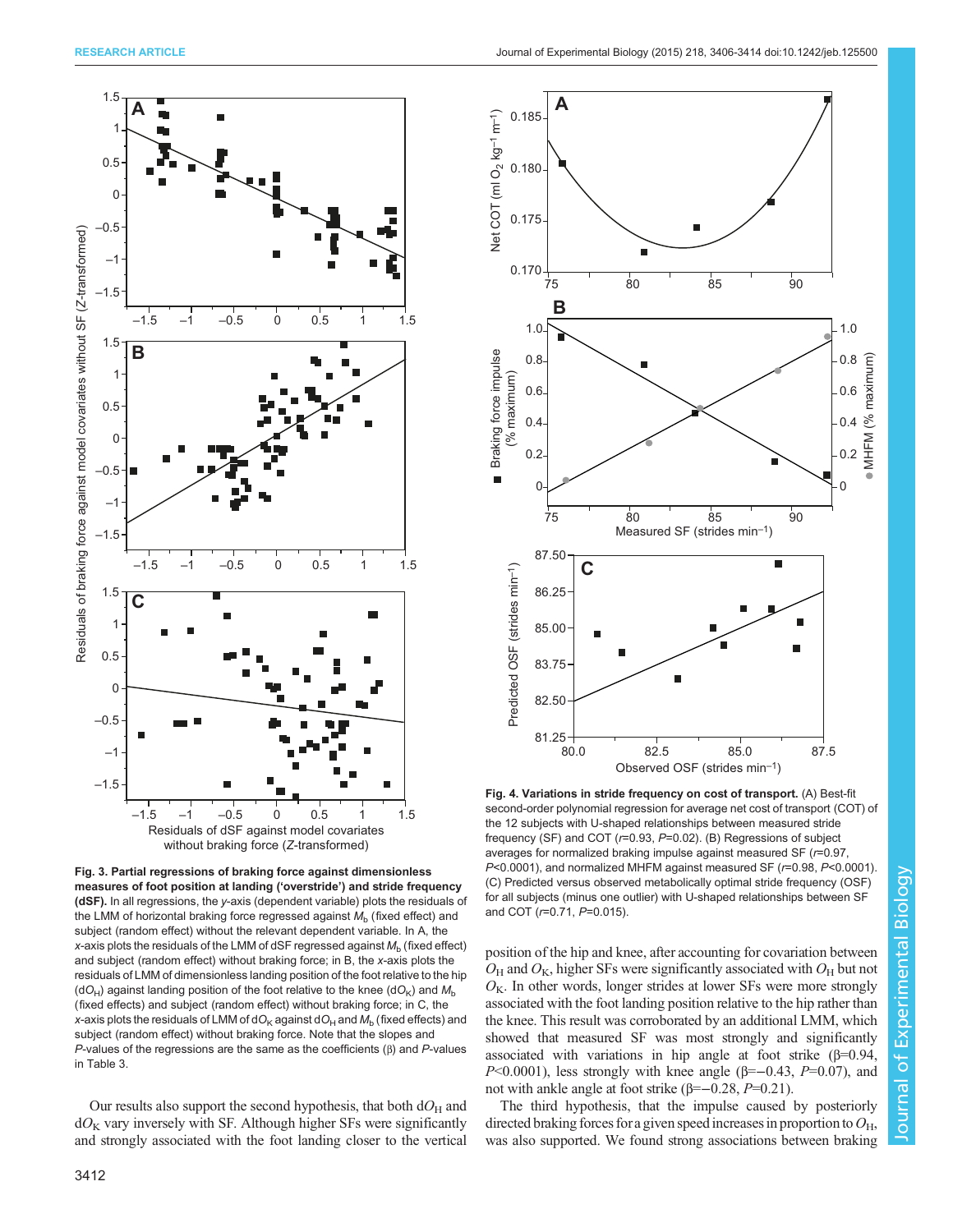<span id="page-8-0"></span>impulse and  $dO<sub>H</sub>$  as well as between braking impulse and SF after correcting for  $M<sub>b</sub>$  (as well as lower extremity length). Thus, as individuals decrease their SF and increase SL by increasing  $O_{H}$ , they substantially alter the trajectory of the COM as predicted by [Lee et al.](#page-9-0) [\(2013\),](#page-9-0) and they increase the braking impulse that slows the forward movement of the COM in the sagittal plane, corroborating the results of [Heiderscheit et al. \(2011\)](#page-9-0). In fact, the subjects in this study incurred approximately 6.8% more braking force during the first half of stance for every decrease of 5 strides min−<sup>1</sup> below optimum. In addition and as predicted, variations in  $O<sub>K</sub>$  had no significant effect on braking impulse after accounting for the effects of  $O_H$  ([Fig. 3](#page-7-0)C). In other words, the braking effects of 'overstriding' result from the position of the foot at landing relative to the body's COM rather than to the position of the foot relative to the knee.

Hypothesis 4, which predicted that increases in  $O<sub>K</sub>$  would be associated with a more extended lower extremity at impact, leading to higher rates and magnitudes of loading in the  $GRF_V$ impact peak, was partially supported. We found that higher  $O<sub>K</sub>$ was significantly associated with a less flexed hip, a more extended knee and a more dorsiflexed ankle. Although  $O_K$  was very significantly associated with the magnitude of the  $GRF_V$ impact peak (LMM4b in [Table 3](#page-6-0)), the association between  $O<sub>K</sub>$  and the rate of vertical loading of the impact peak only approached conventional levels of significance  $(P=0.07; LMM4c$  in [Table 3\)](#page-6-0). These results confirm evidence that other factors which influence lower extremity compliance during impact such as the stiffness of the shoe heel and knee flexion during impact also affect rates of loading (Addison and Lieberman, 2015).

Finally, the results mostly support the fifth hypothesis, that OSF is partly influenced by the trade-off between the costs of braking impulse and leg swing; 86% of the participants showed curvilinear relationships between COT and SF, and their observed OSFs averaged 85 strides min−<sup>1</sup> . In addition, the predicted OSFs of these individuals based on the intersection of the relationship between SF with braking impulse and MHFM explained about 50% of the variance in measured OSF, with an average difference of only 0.40 strides min−<sup>1</sup> between predicted and observed OSF (with the exception of one outlier as well as two individuals who lacked an OSF). In fact, the predicted OSFs of 75% of the 12 subjects with curvilinear relationships between COT and SF were within 2 strides min<sup>-1</sup> of their observed OSFs. Although this study examined only one speed, the results generally support other studies which found that most runners have OSFs of approximately 85 strides min<sup>-1</sup> independent of  $M<sub>b</sub>$  and lower extremity length [\(Högberg, 1952](#page-9-0); [Petray and Krahenbuhl, 1985; McMahon et al.,](#page-9-0) [1987](#page-9-0); [Kaneko et al., 1987](#page-9-0); [Cavanagh and Kram, 1989; Hunter and](#page-9-0) [Smith, 2007](#page-9-0); [Snyder and Farley, 2011](#page-9-0)). However, the average OSF measured here was 85 strides min−<sup>1</sup> , significantly below the 90 strides min<sup>-1</sup> (one-tailed *t*-test, *P*<0.001) recommended by some coaches (for review, see [Larson and Katovsky, 2012\)](#page-9-0). Further, two of the participants did not have an OSF, and the full range of OSFs was from 79.5 to 93.4, highlighting not only the variability in OSF but also the importance of factors such as lower extremity stiffness not addressed by this study that may also influence OSF.

This study has a number of limitations. First, only one speed was used, yet many of the factors that influence OSF vary in different ways as a function of speed. For example, runners may adjust their kinematics at higher speeds to decrease  $O<sub>H</sub>$ , and hence braking forces, more effectively for a given SF than they can lessen MHFMs needed to swing the leg. Speed also affects contact time, leg stiffness and other variables that influence elastic energy storage [\(Farley and González, 1996](#page-9-0)). A related problem is that runners were asked to run at a wide range of SFs, some of which were challenging and far from their PSF, perhaps causing participants to alter their kinematics in ways that covary with SF. In addition, this study tested only experienced, fit runners, but the ability to adjust kinematics, and hence cost, may be affected by fitness, experience, strength and other factors that affect internal and external work as well as elastic energy storage. Future studies would benefit from using a wider range of speeds, studying participants with a broader range of experience and skill, and considering additional variables such as limb stiffness, energy lost to collision, as well as variations in trunk lean, strike type and differences in footwear.

Although further research is needed, these results support other findings that most runners likely benefit from a SF of approximately 85 strides min−<sup>1</sup> . This frequency not only minimizes cost, but also affects kinematics in ways that may be relevant to injury, notably by reducing braking impulses, vertical oscillations of the COM, vertical GRFs and tibial accelerations at impact, and loading at the hip and knee but not the ankle [\(Farley and González, 1996](#page-9-0); [Mercer et al., 2003](#page-9-0); [Stergiou et al., 2003](#page-9-0); [Derrick et al., 1998; Morin](#page-9-0) [et al., 2007; Seay et al., 2008](#page-9-0); [Heiderscheit et al., 2011; Chumanov](#page-9-0) [et al., 2012; Lenhart et al., 2014](#page-9-0); [Schubert et al., 2014](#page-9-0)).

The other major implication of this study is that, although runners must necessarily increase their SL as they speed up to maintain a constant SF, there appear to be benefits to lengthening one's stride by increasing  $O_H$  without increasing  $O_K$ . As [Fig. 1](#page-2-0) shows, such increases in stride length involve increasing hip flexion rather than knee extension at the end of the swing phase, causing the runner to land with a nearly vertical tibia and with the ankle below the knee. The results of this study indicate that such landings result in lower rates and magnitudes of the impact peak – variables that some studies have implicated in lower rates of several injuries including tibial stress syndrome, Achilles tendonitis, patellofemoral pain syndrome and lower back pain [\(Milner et al., 2006](#page-9-0); [Pohl et al., 2009;](#page-9-0) but see [Nigg,](#page-9-0) [2001](#page-9-0)). Unless a runner has a very dorsiflexed ankle at foot strike, a more vertical tibia at landing will also cause runners to land with a midfoot or forefoot strike, which has also been observed to be more common among barefoot runners who alsotypically run with relatively high SFs [\(Divert et al., 2008](#page-9-0); [Squadrone and Gallozzi, 2009](#page-9-0); [Larson](#page-9-0) [and Katovsky, 2012; Lieberman 2012, 2014](#page-9-0); [McCallion et al., 2014](#page-9-0); [Lieberman et al., 2015\)](#page-9-0). Such strikes may also lead to lower rates of injuries [\(Daoud et al., 2012\)](#page-9-0). We conclude there is a need for prospective studies that test the effects of variations in tibial angle at impact and where the foot lands relative to the knee,  $O_{K}$ , on injury.

#### Acknowledgements

We thank Ayse Baybars, Erik Otarola-Castillo and Lee Saxby for discussions and help with the experiment.

#### Competing interests

The authors declare no competing or financial interests.

#### Author contributions

D.E.L. and A.G.W. designed the study; J.W. and A.G.W. collected the data; D.E.L. A.G.W. and E.R.C. analyzed the data; D.E.L. wrote the manuscript with help from A.G.W., E.R.C. and J.W.

#### Funding

This research was funded by the American School for Prehistoric Research and the Harvard University Department of Human Evolutionary Biology.

#### References

- Addison, B. J. and Lieberman, D. E. [\(2015\). Tradeoffs between impact loading](http://dx.doi.org/10.1016/j.jbiomech.2015.01.029) [rate, vertical impulse and effective mass for walkers and heel strike runners](http://dx.doi.org/10.1016/j.jbiomech.2015.01.029) [wearing footwear of varying stiffness.](http://dx.doi.org/10.1016/j.jbiomech.2015.01.029) J. Biomech. 48, 1318-1324.
- Alexander, R. M. [\(1984\). Elastic energy stores in running vertebrates.](http://dx.doi.org/10.1093/icb/24.1.85) Amer. Zool. 24[, 85-94.](http://dx.doi.org/10.1093/icb/24.1.85)